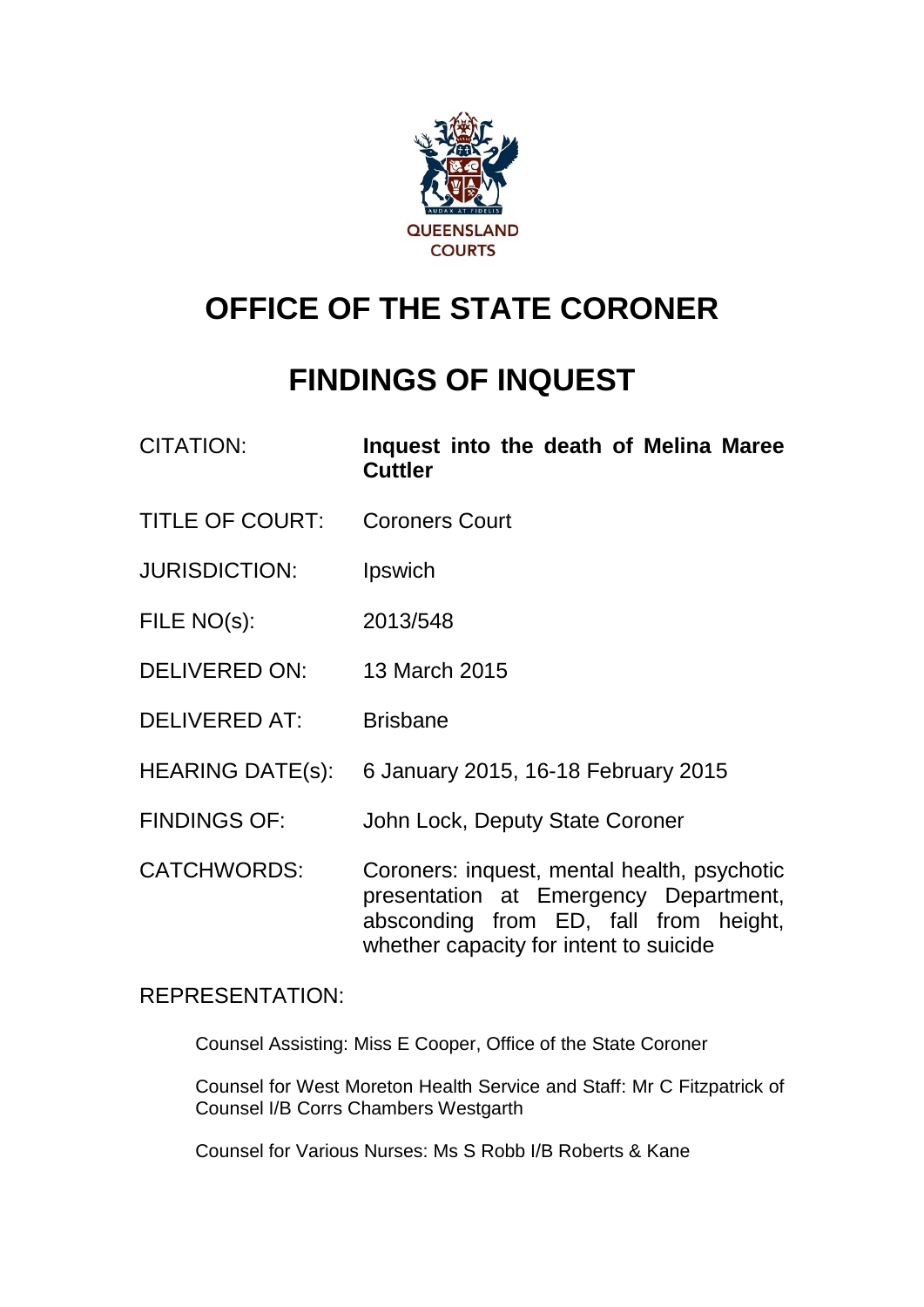## <span id="page-1-0"></span>[Introduction...................................................................................................1](#page-1-0) Issues for the Inquest [...................................................................................1](#page-2-0) [The inquest...................................................................................................2](#page-3-0) [Structure of Ipswich Emergency Department Mental Health](#page-3-1) ........................2 [The circumstances leading up to missed opportunities and a perfect storm](#page-4-0) 3 [Autopsy results.............................................................................................7](#page-8-0) Other Investigations [.....................................................................................7](#page-8-1) [Workplace Health & Safety Queensland \(WHSQ\)](#page-8-2) ....................................7 Root Cause Analysis [....................................................................................8](#page-9-0) Triage [...........................................................................................................8](#page-9-1) [Referral to the Emergency Department........................................................8](#page-9-2) [Assessment by ATODS................................................................................9](#page-10-0) [The capacity of the Emergency Department](#page-10-1) ................................................9 [Request from support persons for assistance](#page-11-0) ............................................10 [Conclusion..................................................................................................11](#page-12-0) Recommendations made by the RCA [........................................................11](#page-12-1) First contributing factor – [Patient not seen within the recommended time](#page-12-2)  [to treatment for Cat 3 \(ATS\) by either the ED Medical Officer or the MH](#page-12-2)  Team [......................................................................................................11](#page-12-2) [Outcomes and implementation of RCA recommendations.........................12](#page-13-0) [Structure of the mental health service within the ED..................................16](#page-17-0) Report of Dr Jill Reddan [.............................................................................17](#page-18-0) [Conclusions................................................................................................20](#page-21-0) Suicide or misadventure- [the circumstances leading up to the death](#page-21-1) .....20 [The adequacy and appropriateness of the mental health care provided to](#page-22-0)  [the deceased by the Ipswich General Hospital Emergency Department.21](#page-22-0) Findings required by s. 45 [..........................................................................22](#page-23-0) [Comments and recommendations..............................................................22](#page-23-1)

## **Contents**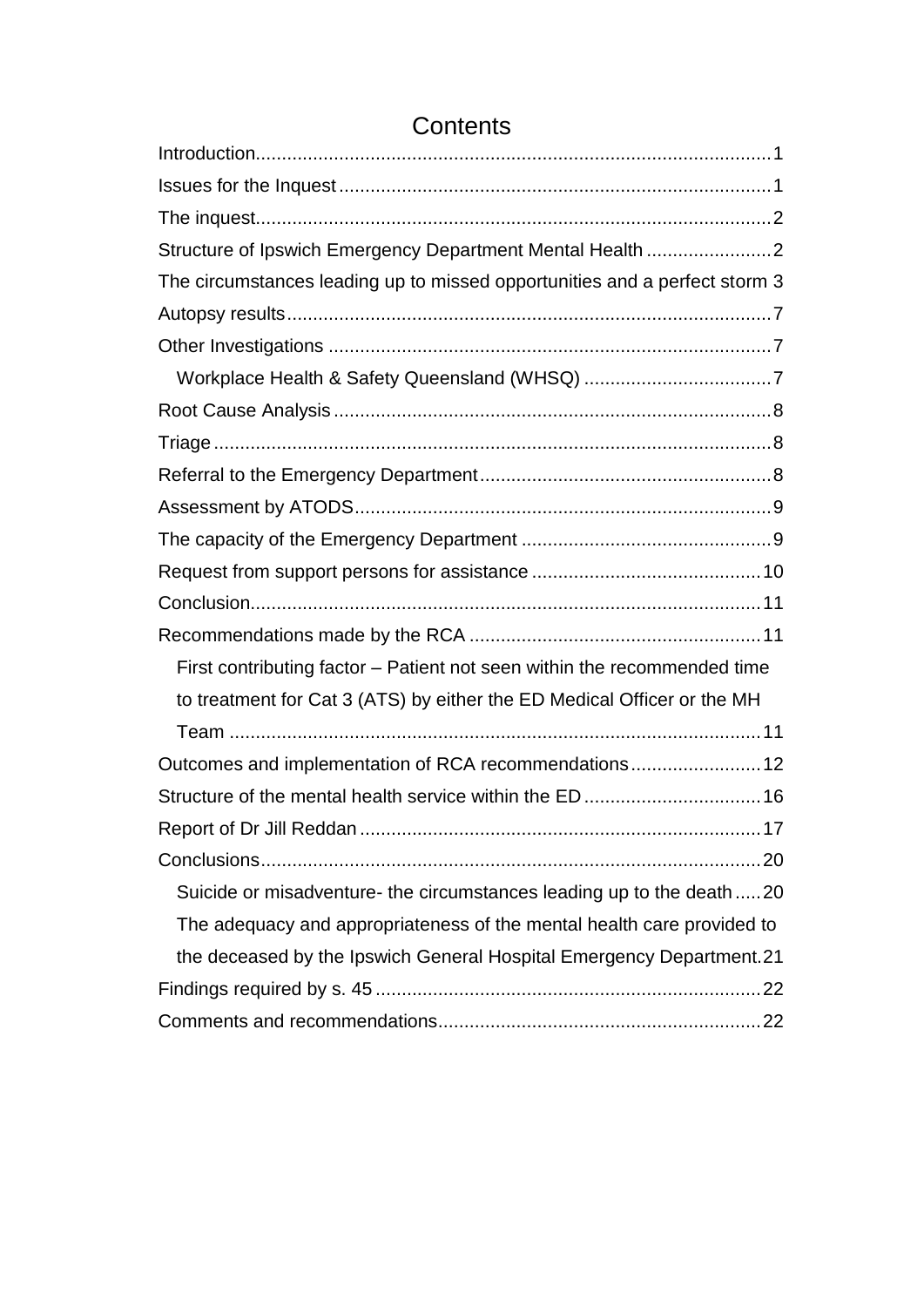## *Introduction*

Melina Maree Cuttler was aged 29. She was a single mother with two young children.

According to her family there had been no history of mental illness other than her mental state rapidly declining over the week preceding her death.

Shortly before 1pm on 12 February 2013, Melina's sister and a friend took her to Ipswich Hospital as they had concerns regarding her deteriorating mental health. The previous evening she appeared to be having hallucinations.

They were present in the waiting room at the Emergency Department (ED). Melina was triaged at approximately 1pm as a category 3 patient, which required she be assessed within a 30 minute period.

At 3pm a nurse from another service assessed her as almost certainly psychotic and requested an evaluation by a psychiatric registrar. That evaluation never took place.

At one point Melina and her sister had waited outside the ED building whilst the friend remained in the ED waiting for them to be attended to. At some time shortly before about 4.40pm Melina's sister left briefly to return to the waiting room to ask for help from ED staff due to concerns about Melina's behaviour. When she returned Melina was not present.

She then noticed that Melina had crossed the road and entered a construction site that was fenced off. Melina began to climb the building crane. By this time, she had completely undressed and was naked. Police were called and attended. She was seen to fall from the crane at around 4.50pm. A number of police and other bystanders witnessed the fall.

A coronial investigation gathered statements from the nursing and medical staff present at the ED that day. Medical records from Ipswich Hospital as well as from her GP were obtained.

In August 2013, the Ipswich Hospital completed a Root Cause Analysis with respect to Melina's death and provided a report to the coroner. The RCA report assisted the investigation considerably.

Assistance has also been provided to the coronial investigation by an independent medical review conducted by Dr Jill Reddan, Consultant Psychiatrist. She raises a number of matters in her report, particularly relating to the interaction between the ED and the Acute Care Team with respect to mental health patients, and further the ED's capacity to appropriately deal with presenting mental health patients.

<span id="page-2-0"></span>Accordingly a decision was made to hold an inquest.

## *Issues for the Inquest*

A pre-inquest hearing was conducted on 6 January 2015 and the following issues were determined:

- *1.* The findings required by s. 45(2) of the *Coroners Act 2003*; namely the identity of the deceased, when, where and how she died and what caused her death;
- *2.* The circumstances leading up to the death; and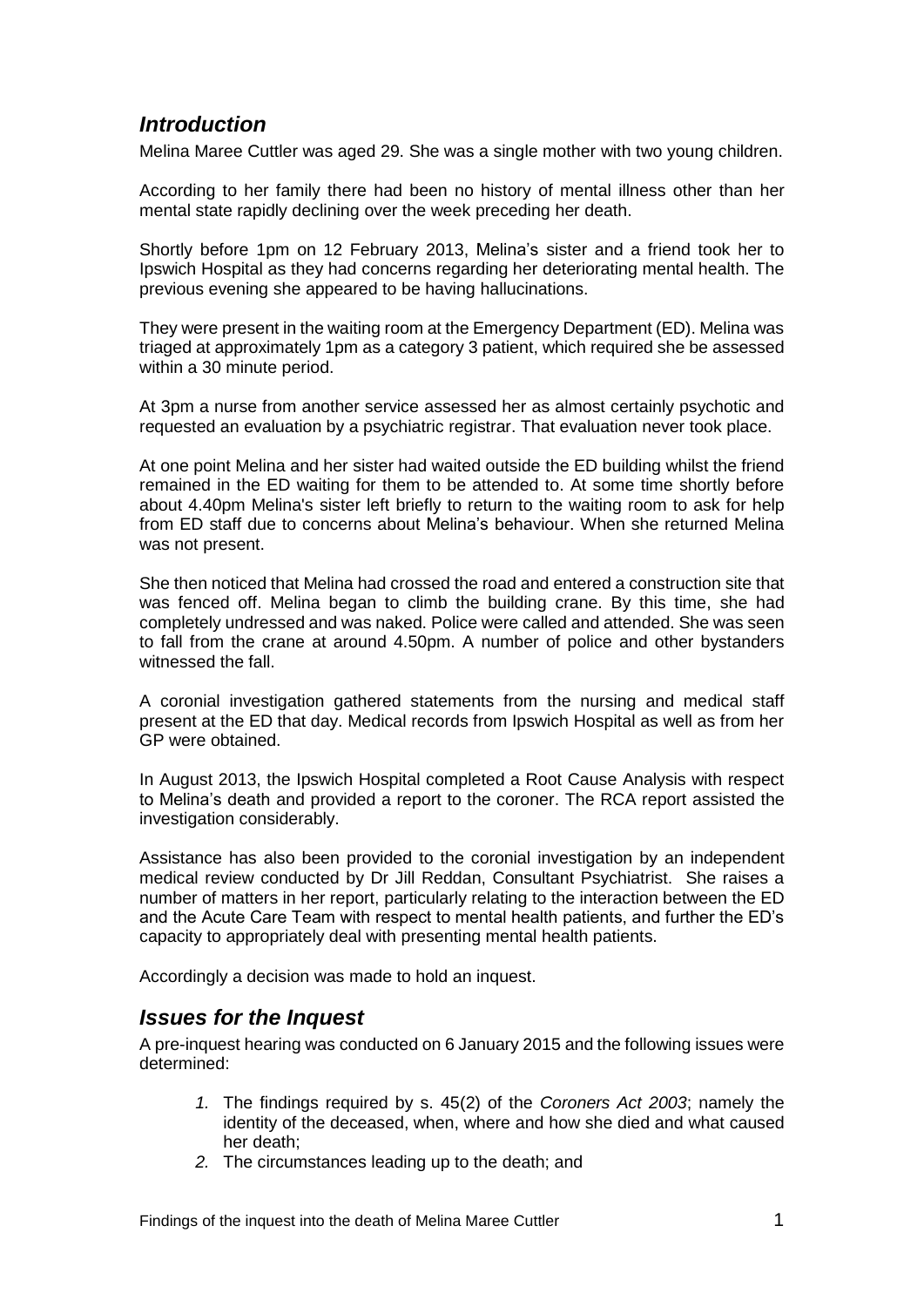*3.* The adequacy and appropriateness of the mental health care provided to the deceased by the Ipswich General Hospital Emergency Department.

## <span id="page-3-0"></span>*The inquest*

A list of exhibits were tendered, which consisted of statements from a number of witnesses. The inquest heard oral evidence from a number of the most relevant witnesses who are listed below. It is not intended to detail all their evidence. Rather I will only be commenting on aspects of their evidence which may need further comment for the purpose of making my findings.

- Dr Jill Reddan
- ED Triage Nurse Kathryn Platell
- ED Triage Nurse Amanda Poulton
- RN Petrina French
- RN David Kaczmarek
- CNC Dorian Marshall
- Dr David Lincoln
- Dr Tess Greenwood
- RN Rachel Browne
- Dr Daniel Bitmead

## <span id="page-3-1"></span>*Structure of Ipswich Emergency Department Mental Health*

Ipswich Hospital is a medium sized hospital. The ED had 17 cubicles with a Mental Health containment room (cubicle 13) and a Relatives Room. A new ED was also under construction at the time.

There was an ED Escalation Procedure which guides the hospital to respond effectively to early indications of increasing demand for service in order to provide timely, safe access to appropriate care to all patients. The procedure is applied at the earliest trigger point to avoid occasions of bed block, excessive waiting times, ramping, and ambulance redirection.

Level 1 indicates when the ED is running smoothly with only minor delays. Level 2 is when there are delays or ambulance ramping resulting in a degree of risk to patient safety (it is accompanied by a fax to the ambulance and a call to the on-call Medical Superintendent).

Level 3 is rarely reached, it means an extreme risk to patient safety due to ED workloads, and the situation is escalated to the Executive on call.

Evidence led at the inquest noted the escalation procedure was essentially directed to external agencies such as ambulances advising to send no more patients, rather than provoking an internal response to consider how to best direct resources within the hospital to counter the problems. The new escalation process is now the latter.

On 12 February 2013, the ED had escalated to Level 2. At around lunchtime, consideration was given to the need for further escalation but the decision was to remain at Level 2 (the ED is frequently on Level 2). Acuity and complexity was increasing and greater access to senior nursing and medical resources was required to manage the patient load.

The ED had access to a Rapid Assessment Team. This resource (consisting of 1 or 2 senior staff) was said to be able to be rapidly called together to review history and or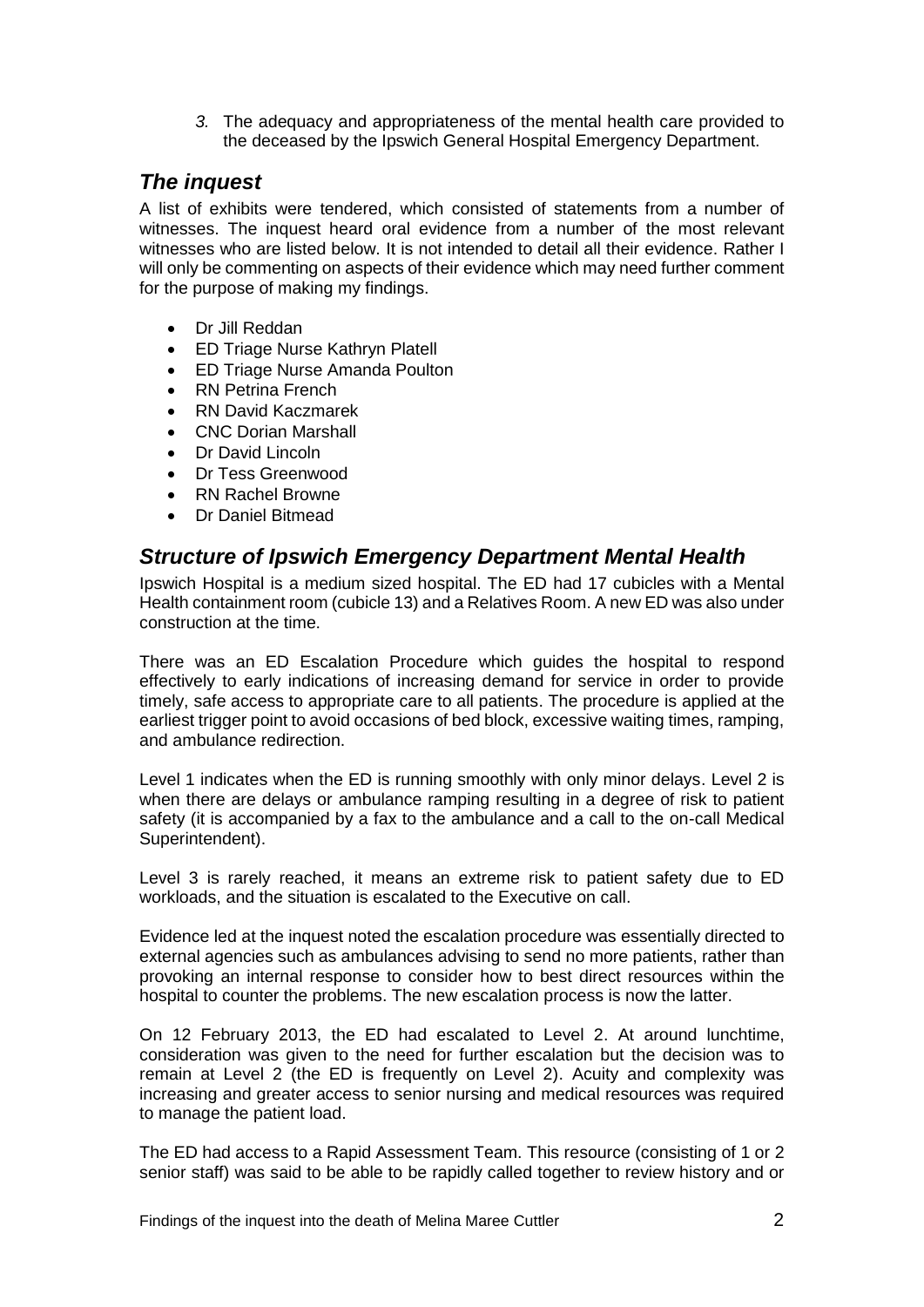the patient to make a rapid assessment and commence treatment. Policy was that this should be utilised when any patient exceeded the recommended time for treatment under Triage Cat 3. This team was not accessed in Melina's case and a number of staff questioned were not aware of its existence.

The ED was assisted by the Department of Emergency Medicine (DEM) Mental Health Team. This provides a 24 hour mental health assessment service to the ED.

The Mental Health Team (MHT) comprises a Clinical Nurse (CN) working 12 hour shifts and a duty Psychiatric Registrar covering the ED shifts from 8.30am to 1.00pm and 1.00pm to 5.00pm and then an on-call Psychiatric Registrar after hours (remote call).

The MHT also had a Clinical Nurse Consultant (CNC) position working business hours who supplements the CN in assessment during periods of increased acuity for mental health. One difficulty that became evident is that this person was situated on another level.

The ED, as well as other hospital wards, had access to a Clinical Nurse Consultant with Alcohol and Tobacco and Other Drugs Service (ATODS) from Monday to Friday during normal business hours. This provided an assessment service for patients presenting with possible alcohol and drug issues. ATODS did not provide acute service or treatment.

## <span id="page-4-0"></span>*The circumstances leading up to missed opportunities and a perfect storm*

The inquest investigation has revealed there were many missed opportunities to diagnose the severity of Melina's presenting symptoms and to commence treatment. If one or more of these opportunities were taken up, this may have led to a very different outcome. Dr Reddan described the events as a 'perfect storm', a phrase which had already formed in my mind during the course of hearing the evidence. It is a description I have been unfortunate enough to have utilised on other occasions.

Melina's sister, Melita Cuttler and another friend took Melina to Ipswich Hospital and initially presented at the mental health unit around lunch time on 12 February 2013. They were referred to the Emergency Department.

Melina was triaged by RN Rebecca Went at 12.54pm and allocated an Australasian Triage Scale (ATS) category 3.

The presenting problem is noted in the records as *bizarre behaviours, has illicit drug use in past few weeks and over taking usual medication, patient has been presenting to strangers claiming that they are her relatives, past mental health history unknown, friends state house is ramshackled.*

RN Went took details from Melina who at the time was laughing at some of the questions. She asked why she had presented to the ED and Melina stated she wanted a pregnancy test. She asked her questions regarding her alcohol, drug and illicit drug use. Melina stated she had not used any drugs in over a week but had previously used illicit drugs frequently in the past.

RN Went utilised the ED Mental Health Triage Assessment and Management Tool and specifically ticked the boxes for 'intrusive behaviour', 'thought disordered' and 'situational crises' boxes. She noted that this included medium risk factors consistent with an ATS 3.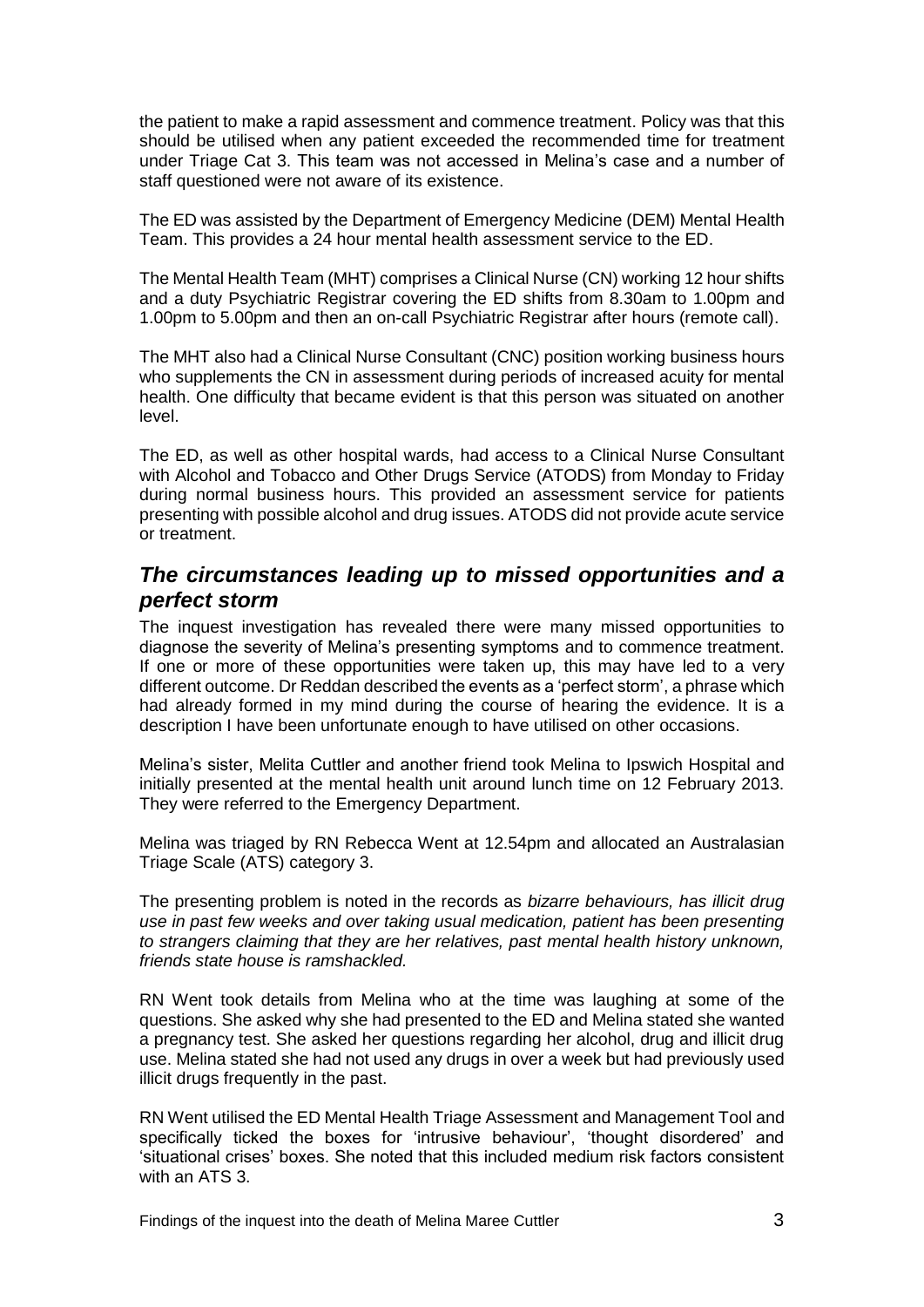The ED was quite busy on that day. There was already a patient occupying the room usually used for mental health patients and there was no other room available initially. It is also apparent that Melina was at times agitated and restless and left the ED on a number of occasions over the afternoon.

Enrolled Nurse Liftin was working as the Triage Support Nurse assisting RN Went. At 1.05pm she called Melina over the PA system twice with no response. At 1.30pm it is apparent Melina had returned to the ED and she took her pulse and blood pressure and other standard physical observations. She noted Melina displayed some agitation initially but eventually sat down and allowed her to take observations. Melina consented to supplying a urine sample and these were quickly tested with no abnormalities noted. Nurse Liftin documented a history that Melina had been displaying bizarre behaviour over the past few days, she had stopped drug use over the previous week, and that she had been hearing voices. During the course of the assessment she asked if she felt suicidal at all and Melina responded 'hell no'.

The ED mental health Clinical Nurse for the shift was CN Petrina French. RN Went says she spoke to CN French at about 2.10pm and CN French told her that she had referred the patient to ATODS. EN Liftin was present at this time and asked CN French if she wanted the urine sample to carry out a drug screen. The response was that it was requested they hang onto it as it might be needed later.

CN French says the triage nurse was not sure whether Melina came under her care under mental health or ATODS. She says she was provided with certain information including that Melina had recently used illicit substances; was disorganised and her house was a mess; she was exhibiting bizarre behaviours; showing evidence of disinhibited behaviour and believed she may be pregnant.

CN French says she informed RN Went that as the client presented primarily with illicit substance abuse she should be referred to ATODS for assessment. As the triage nurse was busy CN French says she paged the ATODS Clinical Nurse Consultant, David Kaczmarek, to assess Melina. The page was received at about 1.16pm. CNC Kaczmarek spoke to CN French who had not at this stage seen Melina.

The ED MHT Clinical Nurse Consultant was Dorian Marshall. CNC Marshall says he first became aware of Melina not long after she was triaged in the ED at around 1pm when discussing ED acuity with the morning shift Senior Medical Officer, Dr Bev Coyne. He says he discussed at the time with Dr Coyne that Melina would probably become a mental health assessment. He said this on the basis of the presentation of auditory hallucinations and a history of drug use but with no previous mental health history.

CNC Marshall did not document this opinion but says he discussed it briefly with CN French. She had mentioned an assessment from ATODS, which he says was not unreasonable but he expected Melina would also be reviewed medically but would also come back to mental health. CNC Marshall did not suggest to CN French she assess Melina.

It is still somewhat unclear why the ATODS assessment was requested in a situation where neither CN French nor CNC Marshall had met Melina and risk assessed her, even if briefly. Presumably CN French thought that her bizarre behaviour was drug induced. That almost probably is the case but the fact that there was no assessment was the first significant missed opportunity.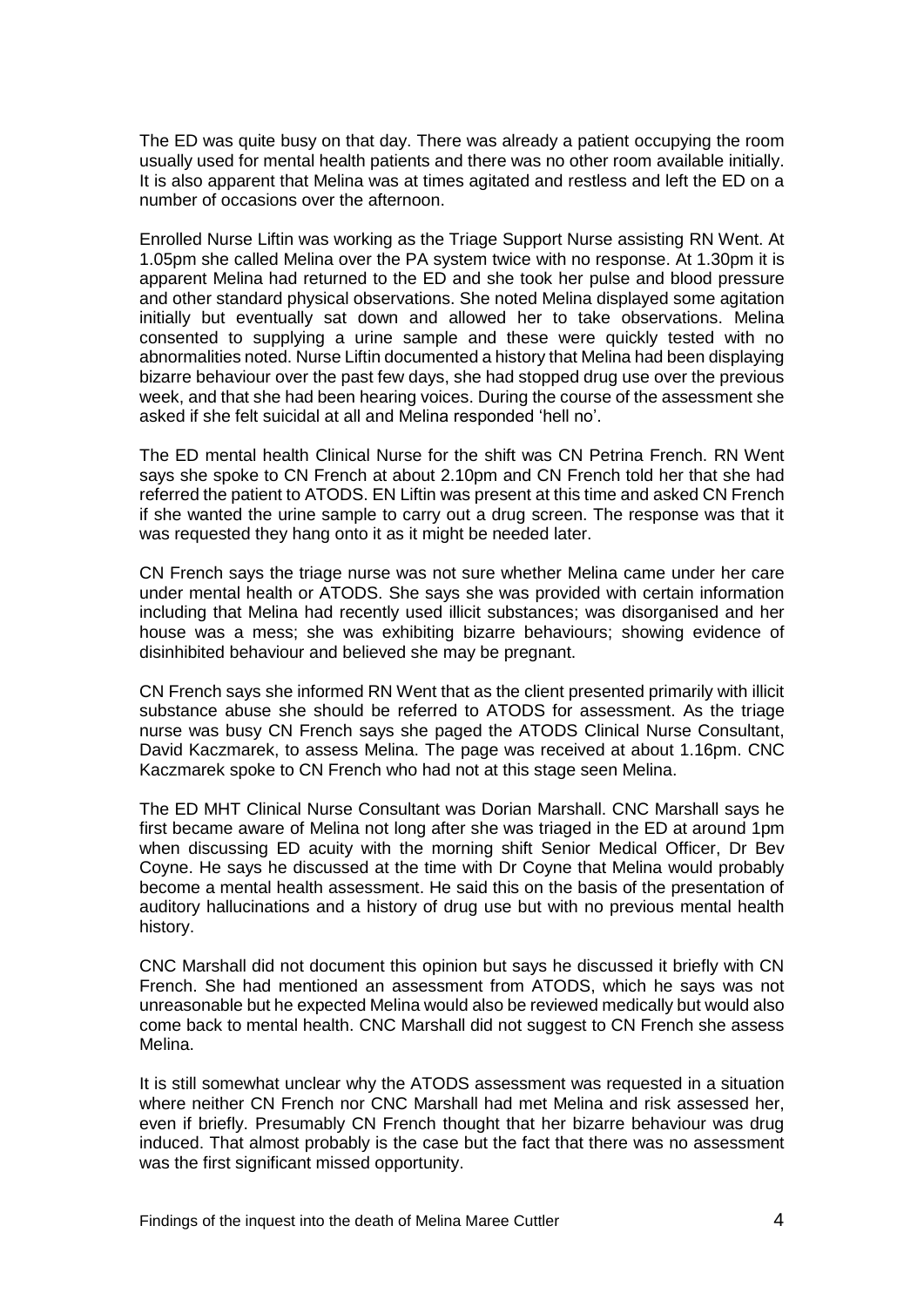In any event CNC Kaczmarek attended at about 1.30pm. He says the ED was very busy and the waiting room was full and there were no cubicles or rooms available for him to review the patient. He therefore placed the triage notes back in the appropriate category 3 area and proceeded to another ward as he had several patients to see there. The fact that there was no room available caused a delay in the assessment of Melina and was another missed opportunity.

CNC Marshall had come back to the ED around 2.15pm and spoke to CN French regarding the workload in the ED and was told that it was manageable and psychiatric registrars were attending to other patients.

RN Amanda Poulton took over as triage nurse for the afternoon shift with RN Kathryn Platell as the triage support nurse. A hand over took place which included reference to Melina, who at the time was sitting in the waiting room with two female friends. Melina was said to be laughing and joking loudly. They were told that she had been referred to the mental health clinical liaison nurse. On at least two occasions Melina's sister approached the triage desk wanting to know what was happening. RN Poulton at one stage asked CN French and was told she had been referred to ATODS. It is apparent this information was not relayed to Melina or her companions.

In a breakdown of communication, CNC Kaczmarek does not appear to have told CN French he had not conducted an assessment of Melina due to there being no room available. He was subsequently contacted at 2.49pm by CN French and asked how he had gone with his assessment of Melina. He then returned to the ED and spoke to CN French who gave him the patient's notes and located a room for him.

It is by no means certain without the reminder that CNC Kaczmarek would have returned.

By some good fortune it is evident CNC Kaczmarek had very significant past clinical experience in acute mental health. The assessment took place at approximately 3pm in the relatives' room. CNC Kaczmarek described that Melina was expressing delusional beliefs and that she reported she was receiving messages over the television. In evidence he agreed she had features of psychosis but was not floridly psychotic. His assessment was that Melina had mental health concerns and he advised CN French that she required further evaluation from the psychiatric registrar. He said he did not consider her presentation required urgent attention but expected this would be followed up soon after.

CN French says she told CNC Kaczmarek that she considered that illicit substances can induce these perceptual disturbances and still considered she was primarily the responsibility of ATODS and advised him that he needed to get the client medically reviewed. He disagreed with this view and informed CN French that she needed to see Melina. The fact that CN French did not immediately conduct an assessment, including a risk assessment, was another missed opportunity. CNC Kaczmarek did not discuss the case with any other person such as the Senior Medical officer or the Clinical Nurse Consultant.

CNC Marshall says he attended the ED at 3.30pm to ascertain acuity and flow of mental health presentations. At no stage was any concern expressed for Melina, who was being seen by the ATODS nurse at the time he arrived. CNC Marshall did not assess Melina himself but he said he could have done if a room was available. By this time Melina had been in the ED for 2.5 hours and this was another missed opportunity.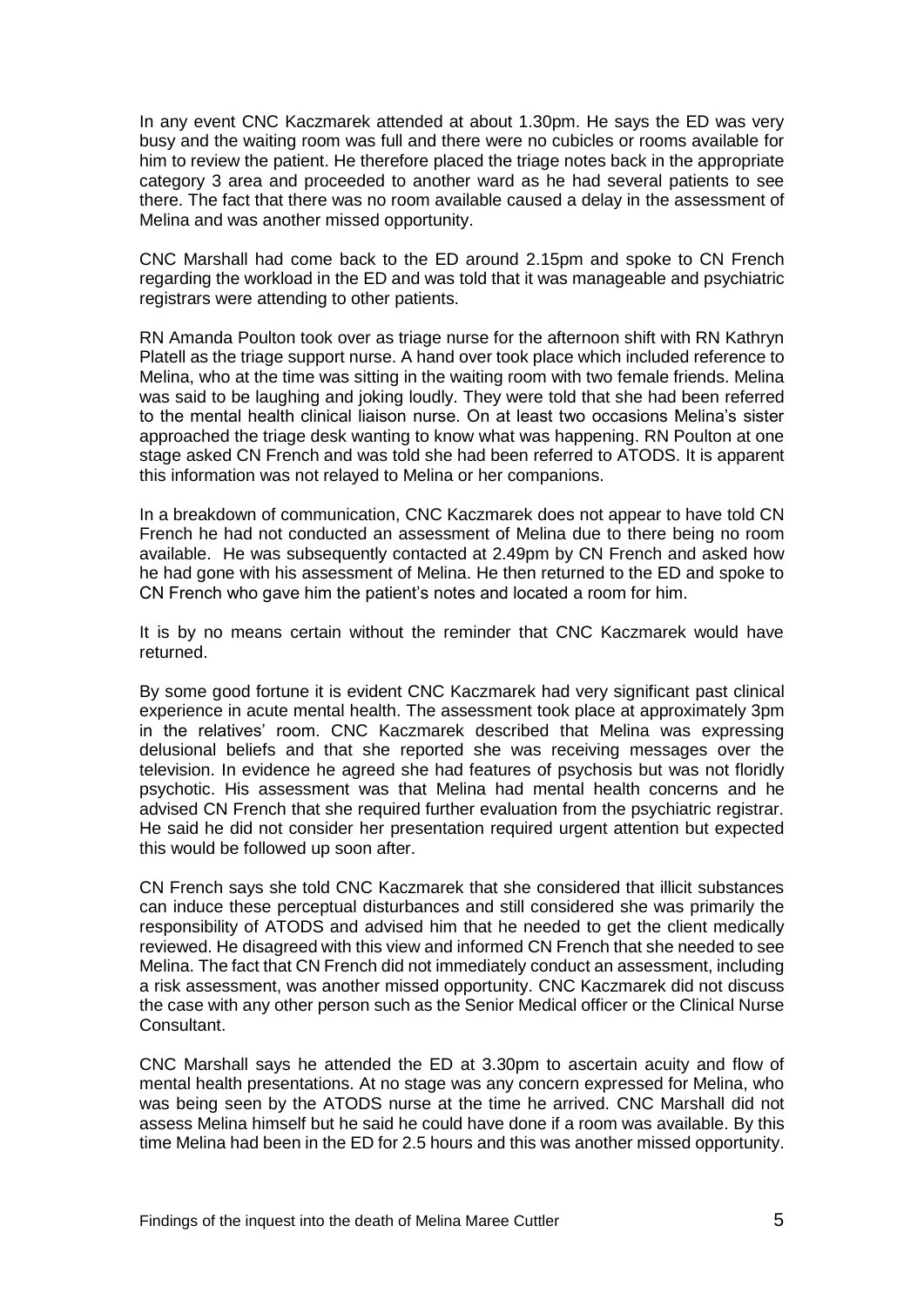At around 4pm CN French informed CNC Marshall that Melina had been referred back to mental health. He advised that the patient should be assessed, have a urine drug screen and a medical review. CNC Marshall says he took a urine drug screen kit to the ED at approximately 4.15pm, but by that time Melina again was no longer in the relatives' room. No-one seems to have recalled that urine had already been taken and was available for drug testing.

Dr David Lincoln who was the Senior Medical Officer came on shift at 3pm. There did not appear to be any handover of patients at the commencement of the shift. He noticed on EDIS that Melina was the next person to be medically assessed and was in the relatives' room.

Dr Lincoln attended at 4.25pm but Melina was not present. It is still unclear why a medical assessment had not taken place since 1pm or at least from 3pm when Dr Lincoln came on shift. This was another missed opportunity.

Melina was discussed with CN French and perhaps CNC Marshall and it was considered the patient needed to be assessed psychiatrically and medically, given a urine drug screen and some medication to assist with settling Melina. It is apparent that Dr Lincoln wrote up an order on a medication chart to administer 10mg Olanzapine orally if the nurse considered it was required by the time Melina was brought in. RN French says that CNC Marshall left to get the medication and returned with it.

CN French says she spoke to the psychiatric registrar, Dr Tess Greenwood about assessing the client. This was at about 4.30pm. It was agreed she would do this once she was finished with another client. Subsequently Dr Greenwood told her that as she was due to finish at 5pm she should speak to the next psychiatric registrar to organise the review.

Dr Greenwood had not read any part of the file and was not aware of an assessment by ATODS. She stated that usually nurses would do a risk assessment, even if it was a quick one and if the matter then became urgent the psychiatric registrar would be contacted. She stated that if a degree of urgency had been expressed, even at the late stage of 4.30pm, she would have stayed on to make the assessment.

At approximately 4.30pm Melina's sister and her friend presented at the triage desk stating that Melina was lying on some concrete pillars at the top of the ED driveway and she was refusing to return. Melita Cuttler states she was informed by a staff member at the triage desk that as Melina was not on hospital property she would need to ring the police if she was worried about her. Melita walked back to the area but Melina was no longer present.

The staff member was RN Poulton. She says she was told that Melina was at the top of the emergency entrance driveway lying on a concrete pillar and acting strangely. She says the informants appeared calm and did not indicate any urgency in addressing their concern for Melina's safety and never mentioned she was suicidal.

She accepts that she told them that as Melina was a voluntary patient she was not sure what they could do for her and if they were really concerned they should contact the police. She also stated she checked this was correct with her shift coordinator.

The shift coordinator was RN Rachel Browne. She has no independent recollection of the events but does not deny the version of events expressed by RN Poulton. She stated she has no recollection of the severity of the complaint being escalated to her. If that had been the case she states, perhaps in hindsight, that personally she would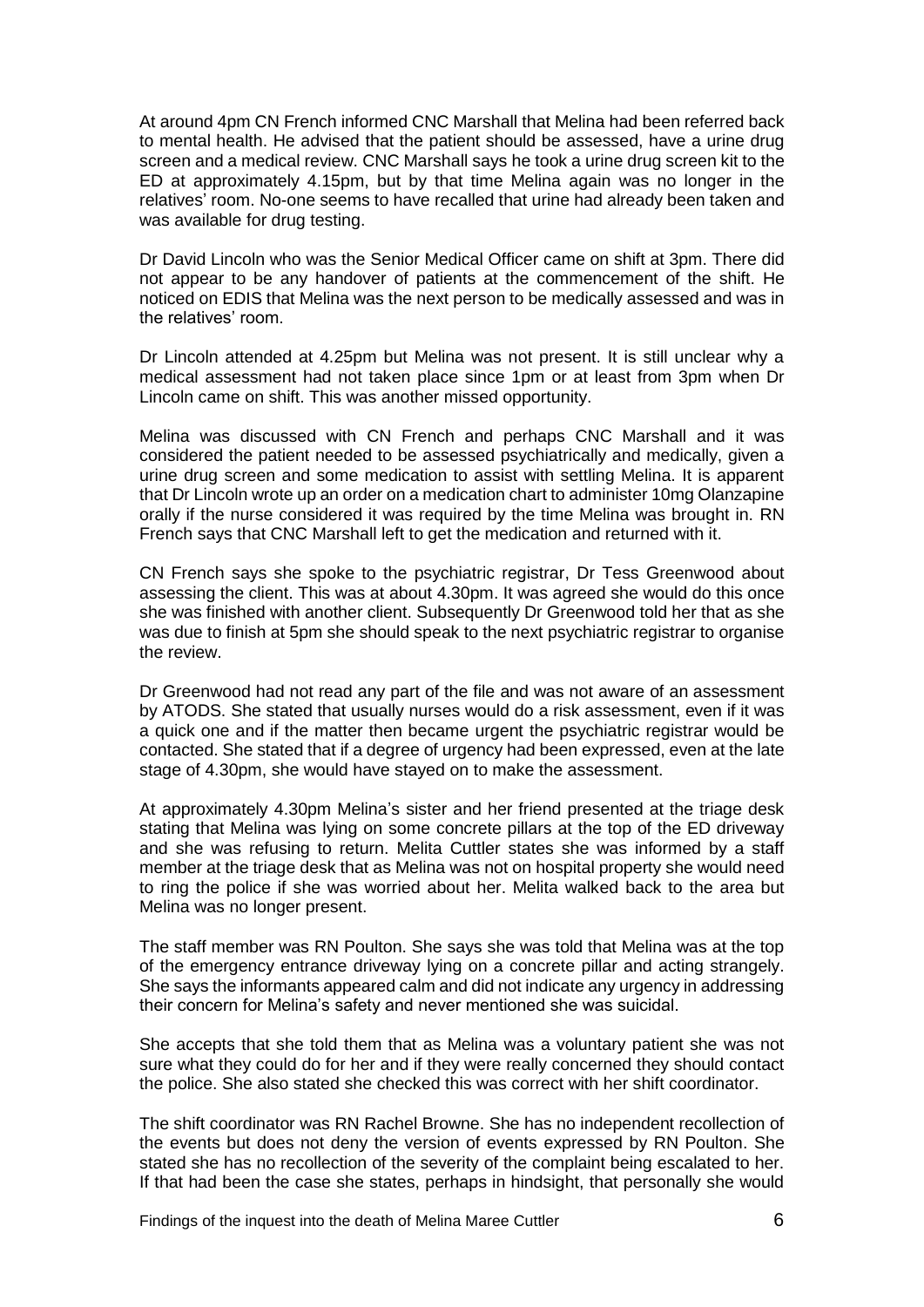have attended outside the ED and may have sought help from medical staff or other psychiatric services.

RN Poulton states she passed this information on to the two companions and said that if they cannot get Melina to come back in they should call the police straight away or otherwise if they can get her to come back in they had a room that she can go into. She states that the companions indicated that they thought they would be able to get her to come back in.

In any event, no attempt was made by any staff to try and locate Melina and encourage her to return at any time during the afternoon and certainly not at this critical time. This was another missed opportunity.

At approximately 4.40pm Melina was seen on the crane at the nearby building site.

Queensland Police received multiple 000 calls and attended. When they arrived Melina was sitting on the platform; she was naked. Police began to disperse the crowd below. Whilst Melina's sister was giving details to the police, the friend began scaling the scaffolding of the crane. Melina was yelling out and screaming obscenities to the friend demanding that she undress and join her at the top of the crane. Whilst this was occurring Melina had climbed over the safety railing and was hanging from the railing with her hands. Police requested the friend climb back down the crane which she did. Police continued to disperse the crowd and before they could speak to Melina or have negotiators speak to her, she released her grip and fell some 26 metres. She was clearly deceased.

## <span id="page-8-0"></span>*Autopsy results*

An external autopsy examination together with toxicology testing and post mortem CT scan was ordered. This found multiple disruptive injuries and fractures of the face and skull, chest and other extremities, which would have led to instant death and were consistent with having been sustained following a fall from a height.

There was no evidence of needle puncture marks in the arms or any other tentative marks, which would have been associated with suicidal ideation or previous self-harm.

No alcohol or drugs were detected in toxicology analysis. The presence of an active ingredient of cannabis and its inactive metabolite was found.

## <span id="page-8-1"></span>*Other Investigations*

### <span id="page-8-2"></span>**Workplace Health & Safety Queensland (WHSQ)**

WHSQ investigated the incident to determine whether or not any workplace health and safety issues arose.

It concluded that no issues were identified from the investigation to suggest a broad workplace health and safety issue, which required a specific organisational response.<sup>1</sup>

It concluded that the only way Melina could have accessed the Watpac construction site at this level was by scaling a 1.8m high hoarding fence. The fence had no toe holds to assist her in traversing the fence and accessing the site. Vehicles were observed to be parked alongside the fence and it is thought she may have climbed on to the vehicles to assist in accessing the site.

l

<sup>1</sup> Exhibit D1.1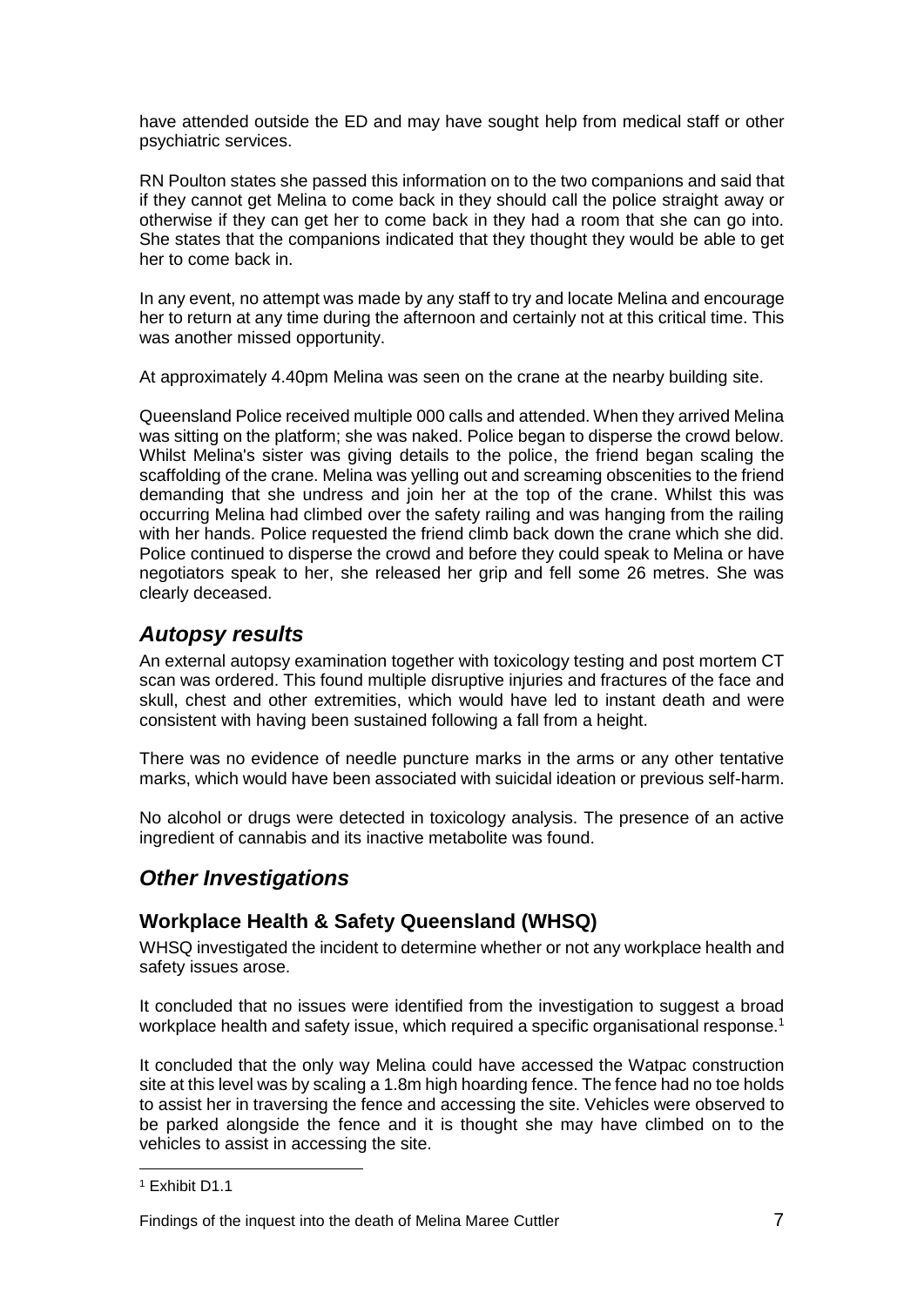The investigation has shown that she deliberately accessed a fenced construction site, climbed the tower crane and fell from the crane some 26 metres. The information indicated that this does not give rise to a contravention of a duty to place reasonable controls in place. In particular, it was noted that the security fencing met or exceeded the general requirements of the Australian Standard for temporary fencing and hoardings.

## <span id="page-9-0"></span>*Root Cause Analysis*

The Root Cause Analysis (RCA) was commissioned by Ipswich Hospital very quickly on 18 February 2013 and completed on 26 July 2013.

To the considerable credit of Ipswich Hospital, the report provided to the coroner, indicates the investigation was comprehensive and rigorous in its findings.

The report noted there were a number of system and process issues identified during the course of the analysis that may have contributed to the outcome in this case. The issues were discussed under individual headings.

#### <span id="page-9-1"></span>*Triage*

It was considered the patient was correctly and appropriately triaged as a category 3 ATS. This implies an expected time to treatment of 30 minutes.

The ED Mental Health Triage Assessment and Management Tool was initiated in keeping with local practice. It was noted that a portion of the document where there is the recording of visual observations was not completed. There may have been a level of comfort in the fact the patient was accompanied by two support persons. The report noted however, in response to a medium risk it would be considered a good practice to initiate visual observations at 10 minute intervals. This would enable monitoring and documentation of the patient's mental status and behaviour and any signs of escalation in the behaviour. Verbal handover was provided by the triage nurse to the ED mental health clinical nurse however the patient's details were written on a 'post it' note.

The triage support nurse called the patient twice over the public address system. The first secondary assessment was undertaken by this nurse at approximately 1.25pm where observations of vital signs and a urine test were undertaken. It was noted there were some behavioural signs of agitation at this stage and a denial of any suicidal ideation.

The report considered that the process of referral needs to be strengthened as details were not physically written/documented about the handover and further education is required in the use of the Management tool and annual competency must be strongly recommended.

#### <span id="page-9-2"></span>*Referral to the Emergency Department*

The RCA noted the triage nurse was aware of the acuity of the ED at the time and was also aware of delays in registering patients on the hospital information system. It was considered there was a timely referral made to the ED mental health clinical nurse who was provided with a brief verbal handover.

Usually the ED mental health nurse is paged and attends but on this occasion the ED mental health clinical nurse made a decision to request an assessment from ATODS without having seen the patient.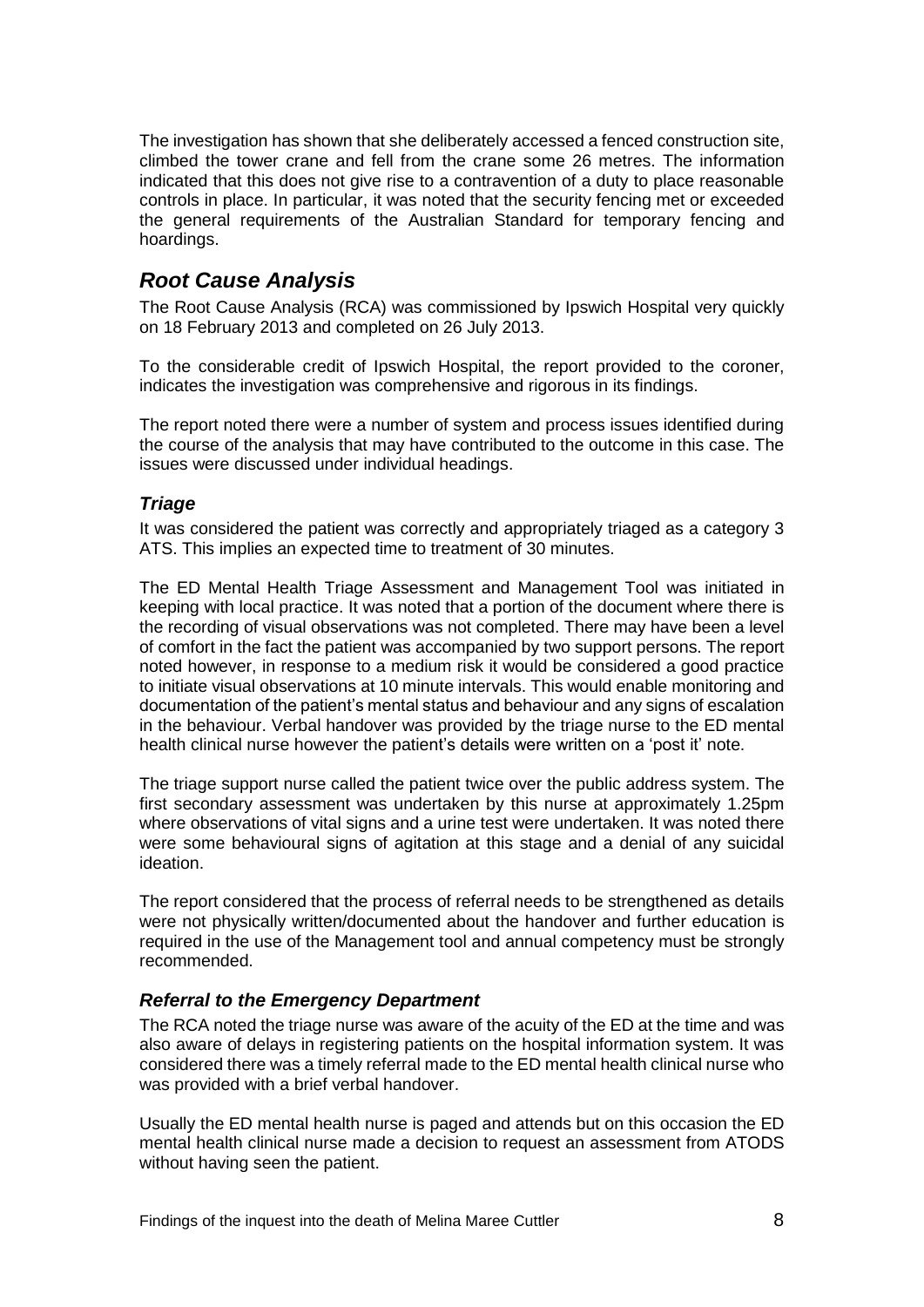The patient had no previous history of contact with either mental health services or ATODS.

The RCA noted one of the features suggesting the need for more urgent assessment during the triage is that the patient had no known psychiatric history. The RCA team considered the patient should have been seen by a mental health clinician prior to being referred and seen by ATODS. This is because the patient had presented displaying symptoms of a possible psychotic disorder, which would make it primarily a mental health issue, regardless of whether drugs were involved or whether drugs contributed to the illness.

#### <span id="page-10-0"></span>*Assessment by ATODS*

At some time around 1.15pm the ED mental health clinical nurse paged the ATODS clinical nurse consultant. Upon arriving in the ED the ATODS CNC found the ED was very busy and there were no available rooms to see the patient. He returned to continue other duties in other wards.

The ATODS CNC was again paged at 2.49pm and he returned. A room was organised for him to assess the patient. The assessment clearly documents the presence of psychotic symptoms and states there is no evidence of an acute intoxication. Verbal handover was made to the ED mental health clinical nurse on the outcome of the assessment and the patient was then correctly referred back to ED mental health. The ATODS CNC commenced writing notes of the assessment and left them on the mental health clinical nurse's desk.

The RCA recommended that a process be developed in relation to the outcomes of referral within the ED. Any assessment performed by an external consultation within the ED needs evidence that a written and verbal handover of the outcome is made to the medical officer in charge.

#### <span id="page-10-1"></span>*The capacity of the Emergency Department*

The hospital had an ED Escalation Procedure to assist guiding staff to respond effectively to early indications of increasing demands to the service. It noted the procedure is routinely applied at the earliest trigger point to avoid occasions of bed block, excessive waiting times, ramping and ambulance redirection. Level I occurs when the hospital is running smoothly with only minor delays. Level II is when there are delays or ambulance ramping resulting in a degree of risk to patient safety. Level III is an extreme risk to patient safety and is rarely reached.

On 12 February 2013, the ED had escalated to level II and around lunchtime consideration was given as to whether a further escalation was required but the decision was made to remain at level II.

At times when the ED has extreme waiting times, primarily for category 3 patients in the waiting room, resources can be rapidly called together to review history and/or the patient to make a rapid assessment and commence treatment. The RCA recommended that any patient who exceeds a recommended time to treatment under triage category 3 in the waiting room should have a Rapid Assessment Team review and care plan instigated.

On the day in question between 8am and 5pm there were six mental health presentations to the ED. All referrals were given a category 3 ATS. Two patients who arrived early in the morning were fully assessed by the mental health clinical nurse and discharged home with Acute Care Team follow up in the community. Another patient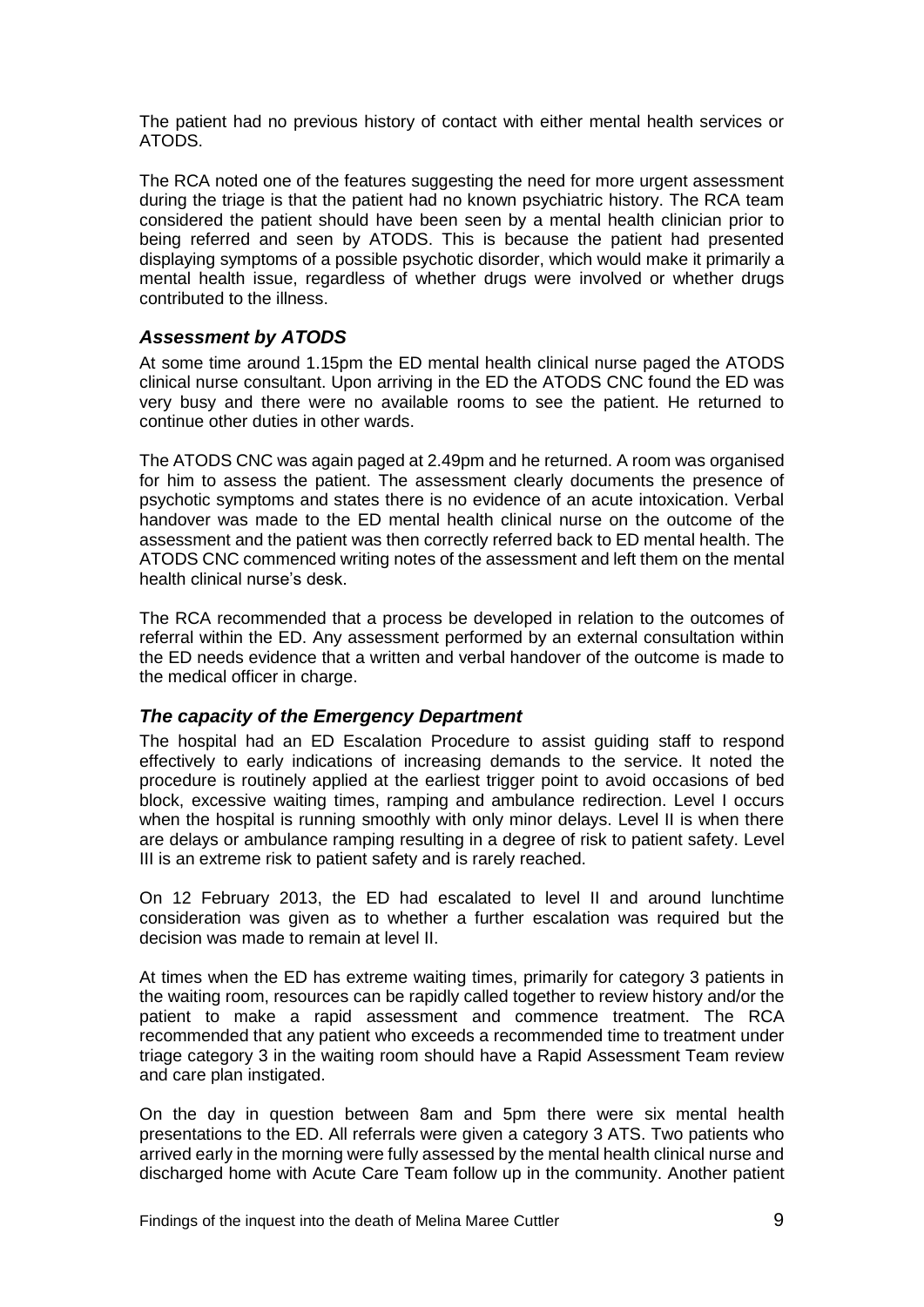was admitted to the mental health unit. They were all seen by a psychiatric registrar or case manager. The patient to arrive after Melina was seen by the clinical nurse and later the psychiatric registrar and was admitted to a private hospital.

The RCA noted that notwithstanding the ATODS assessment, the patient's condition or the waiting times, a flag was not raised about the need to escalate.

The RCA noted that given this was a first presentation in a psychotic state, a medical examination to rule out any general medical condition would be considered very important. In keeping with protocol a locum medical officer was allocated to Melina for this examination. The medical officer attended at 4.25pm by which time she was no longer in the clinical area. The medical officer wrote a prescription for oral olanzapine after having spoken to the mental health clinical nurse and advised of the outcome of the assessment of the ATODS clinical nurse consultant, but without having seen the patient.

The RCA noted there was minimal documentation during the presentation with the majority of the notes written retrospectively. It was known that the patient had psychotic symptoms and this was noted at the time of triage, and the patient met the criteria for medium risk. The high vulnerability risk was not formally acknowledged but this was mitigated to some degree by the presence of the two support persons, up until the time that the patient's behaviour became unmanageable.

The RCA stated there needs to be greater accountability for communication from the ED mental health to the ED proper.

There was no escalation of concerns for the patient to the shift coordinator. Where there are concerns, the usual practice is that the shift coordinator would find a safe location for the patient within the ED. The RCA noted the patient should have been seen by the ED medical officer and/or had a mental health assessment performed by a mental health clinician within the allocated 30 minute time frame. The RCA recommended that if a patient has not been seen within the time for treatment as allocated, this must be escalated transparently through all levels of staff. The ongoing review of the patient needs to be documented including all aspects of care, observations, communication with family along with any intervention or escalation to senior staff.

#### <span id="page-11-0"></span>*Request from support persons for assistance*

The RCA noted that the patient's sister and friend presented to the triage desk at 4.30pm and reported words to the effect the patient was lying on the concrete pillar in the ED driveway and would not come back. They were advised to contact the police if they required assistance to bring her back.

There was no active intervention made by staff of the ED to support the sister and friend to return the patient. Consideration was given to the fact that the patient was voluntary and was not subject to the provisions of the Mental Health Act. Based on known information at the time there were no immediate concerns for the patient's safety and so no consideration was given to the use of the Guardianship & Administration Act to return the patient to the ED.

The RCA stated there was a duty of care owed to the patient and there should have been some attempt made by staff to provide assistance and to support the return of the patient to ED. There needs to be an internal escalation process for when staff at the front end of the ED have concerns, or when relatives raise concerns, in relation to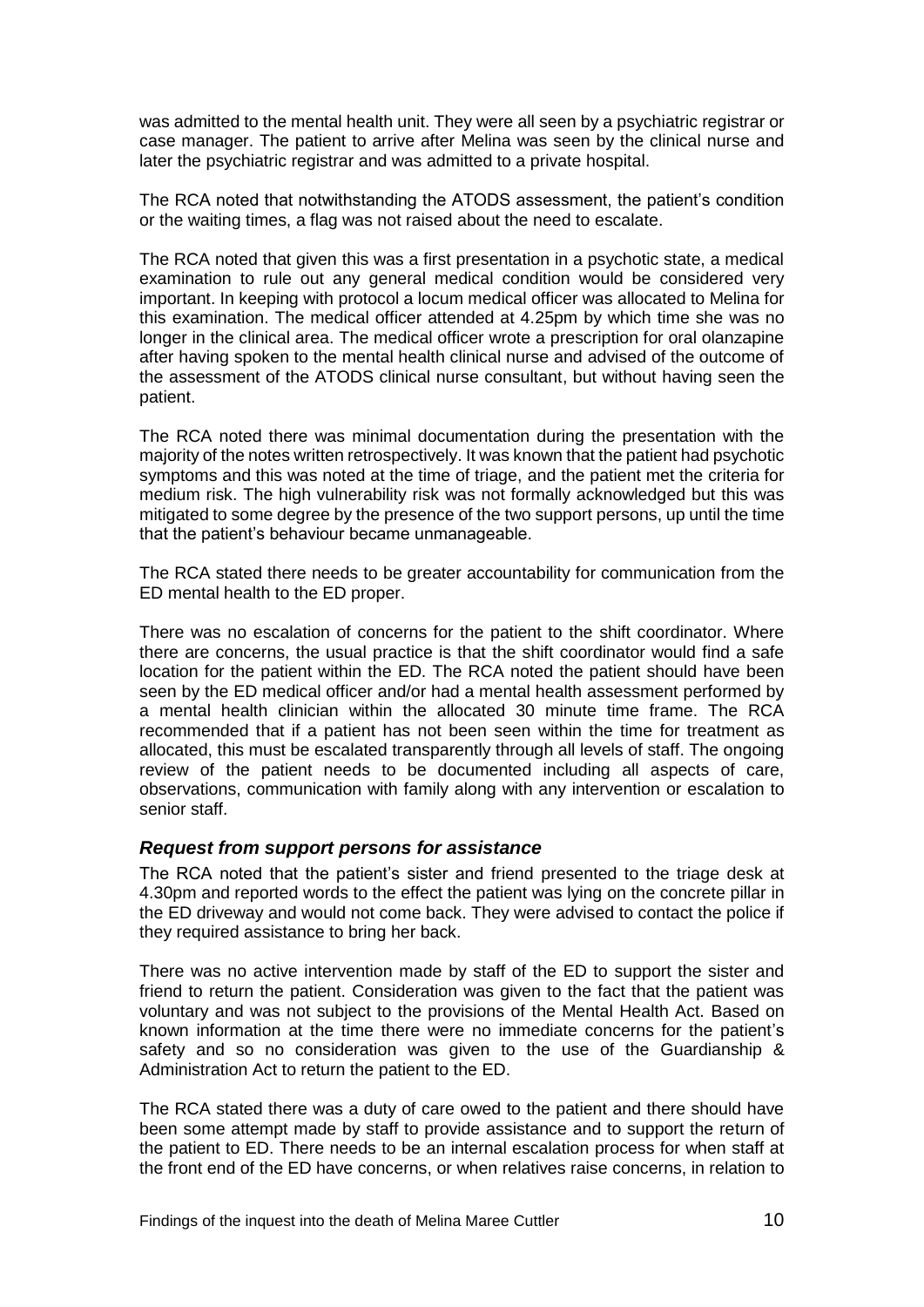a patient's presentation. There also needs to be further education on the legal aspects of care in the ED, including duty of care, the Mental Health Act and the Guardianship and Administration Act*.* This education should include both ED clinical and ED mental health personnel.

#### <span id="page-12-0"></span>*Conclusion*

In conclusion the RCA stated the importance of developing a safety plan at the time of triage to support the patient's journey within the ED could not be overstated. There were 2 main issues highlighted in this case.

- 1. There was a significant delay for various reasons before the mental health clinician attempted to assess the patient; and
- 2. There had been no medical examination of the patient. Given that the patient was psychotic and her accompanying support parties were requesting the assistance of hospital staff to return her to a safe environment, this assistance should have been provided in the context of a duty of care to the patient.

#### <span id="page-12-1"></span>*Recommendations made by the RCA*

#### <span id="page-12-2"></span>**First contributing factor – Patient not seen within the recommended time to treatment for Cat 3 (ATS) by either the ED Medical Officer or the MH Team**

- 1. Further education for relevant ED clinicians (both general and mental health) on the use of the ED Mental Health Triage Assessment and Management Tool to be completed by 31 October 2013.
- 2. The DEM Mental Health Clinician will liaise with the ED SMO and/or Shift Coordinator as soon as practicable after triage of a mental health presentation to discuss and confirm that the Risk Management Guidelines within the Tool are appropriate for each individual patient, that the safety plan is adequate to support the safe management of the patient within the ED and that this confirmation is documented into the Tool. To be completed by 31 October 2013.
- 3. A process needs to be developed in relation to the outcomes of referral within the ED. Any assessment performed by an external consultation within the ED needs evidence that a written and verbal handover of the outcome is made to the Medical Officer in charge of the Department or their delegate. This process needs to be formalised into a Work Instruction by 30 September 2013 – all work instructions and protocols need to be published on the intranet.
- 4. The current process for Rapid Assessment Team review needs to be formalised into a work instruction so that any patient located in the ED waiting room who exceeds the recommended time to treatment under the Triage Cat 3 has a timely review and a care plan instigated – all work instructions and protocols need to be published on the intranet. To be completed by 31 October 2013.
- 5. The ED Work Instruction for Rounding in the Waiting Room needs to be updated by 30 September 2013 to include a clear matrix of escalation for Triage staff, for any at risk or deteriorating patient, or Triage Cat 3 patients who have exceeded their recommended time to treatment. A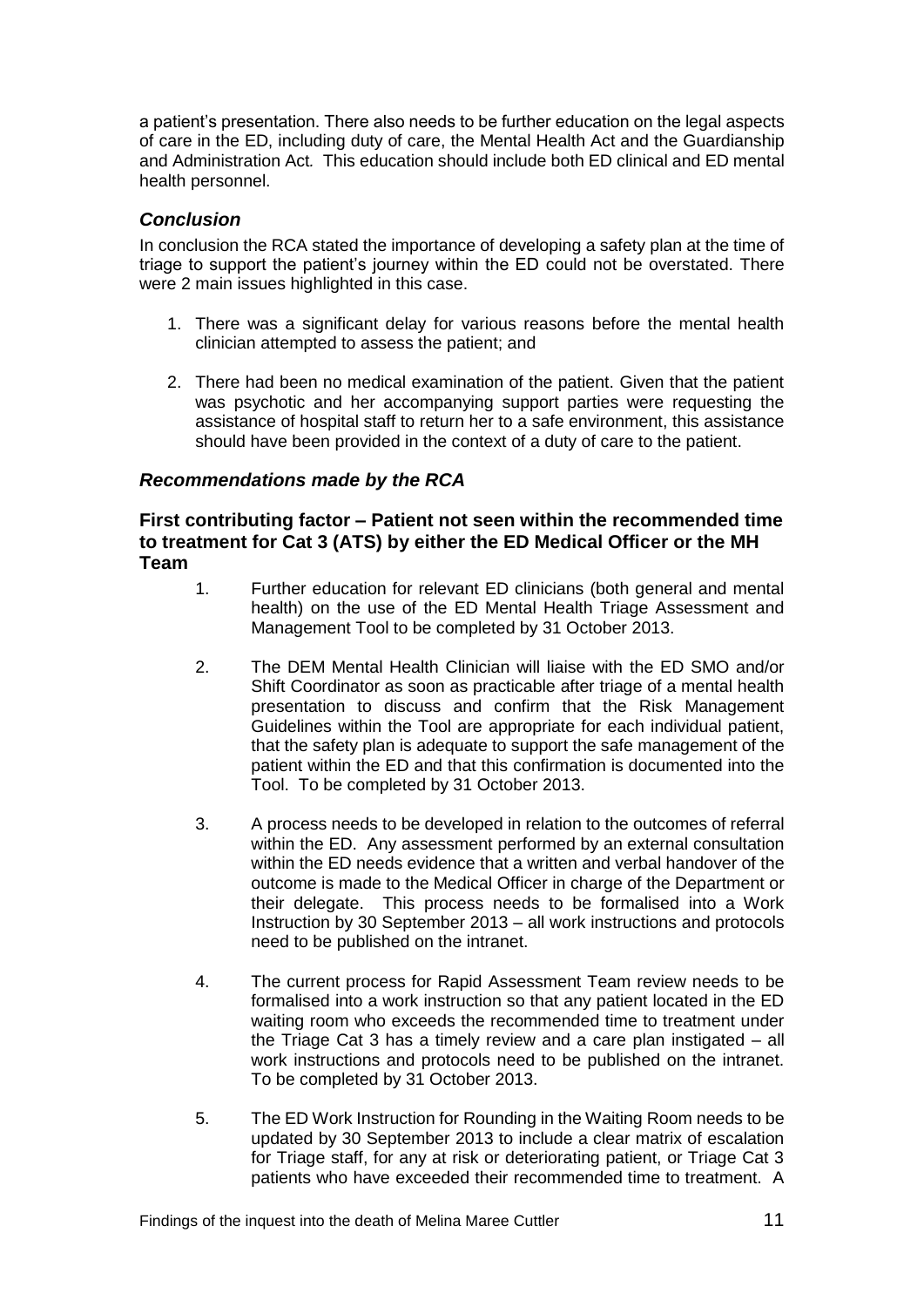continual review of the patient needs to be documented and all aspects of care (e.g. visual obs, communications with family and intervention or escalation to senior staff) - all work instructions and protocols need to be published on the intranet.

- 6. An internal escalation process needs to be developed by 30 September 2013 for when staff at the front end of ED (triage/waiting room) have concerns, or relatives raise concerns, in relation to a patient's presentation. To be completed by 31 October 2013.
- 7. There needs to be further education on the legal aspects of care in the ED (including duty of care, MHA, GAA) that targets both general ED and DEM, MH personnel. An annual refresher should be built into the program. To be completed by 31 October 2013.

#### <span id="page-13-0"></span>*Outcomes and implementation of RCA recommendations*

Dr Bitmead and Dr Stedman detailed in their respective statements, the outcomes and implementation of the RCA recommendations. Many of the recommendations had been implemented. Some were in the process of this occurring. Others were completed shortly after the inquest and others are still ongoing and will be for some time after the conclusion of the inquest. A further report from WMHHS was received by my Office on 6 March 2015.

It was clear that communication of the recommendations needed to be improved as some of the clinical staff who gave evidence, were not aware of some of the changes or packages. Examples were in relation to the Rapid Assessment Team and the Escalation Policy. In submissions, Counsel for the Hospital, Mr Fitzpatrick, acknowledged this on behalf of his client and stated his client will address these concerns. Below is a brief summary of some of the work being done to implement the recommendations.

- *1. Further education for relevant ED clinicians (both general and mental health) on the use of the ED Mental Health Triage Assessment and Management Tool to be completed by 31 October 2013.*
	- An educative poster was developed and located in the triage room for staff to refer to. This amongst other things prompts triage staff to consider the presence of psychotic symptoms (bizarre or agitated behaviour) or mood disturbances (elevated or irritable).
	- A Copy of the poster and a booklet titled 'Emergency Department Mental Health Assessment and Management Tool Education Package Pre-Readings (attach 5) provided to each triage nurse within ED and one-onone small nurse group education sessions were then held with the Nurse Educator from the Nursing and Midwifery Education Service.
	- A revised triage tool now provides great detail about the types of observations that may be made of atypical presentation and specifically prompts staff to consider the presence of psychotic symptoms such as bizarre or agitated behaviour has was reported this case.
	- To date 91% of targeted staff have now completed further education in the use of the tool as well as a 4 hour refresher course for staff who have previously received training will be commenced.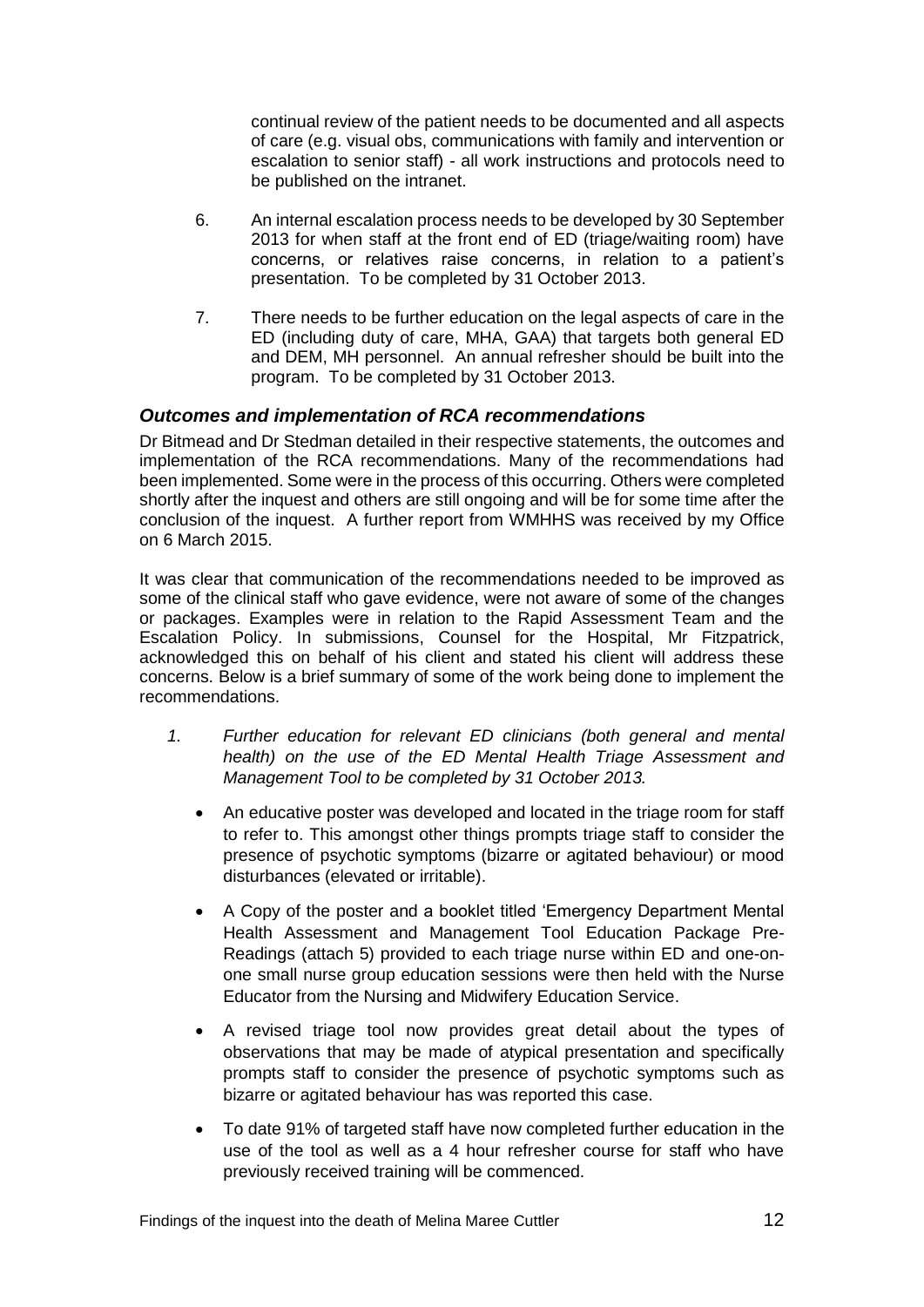- *2. The DEM Mental Health Clinician will liaise with the ED SMO and/or Shift Coordinator as soon as practicable after triage of a mental health presentation to discuss and confirm that the Risk Management Guidelines within the Tool are appropriate for each individual patient, that the safety plan is adequate to support the safe management of the patient within the ED and that this confirmation is documented into the Tool. To be completed by 31 October 2013.*
	- Work was still ongoing to achieve implementation of this recommendation at the time of the inquest but the latest advice is that this has now been created and was undergoing review. A pathway in the form of a checklist for mental health consumers to progress through the ED has been drafted and will be trialled commencing 1 April 2015 for a period of 2 months. The process being proposed is that:
		- o The patient is triaged by the ED triage nurse using the ED Mental Health Assessment and Triage Tool including any reference to the MHA
		- o The triage nurse then contacts the DEM-MH clinician via pager or phone
		- o The DEM-MH clinician then checks CIMHA for history and/or alerts – the ED mental health clinician to acknowledge to advise the ED clinician of any pertinent clinical information
		- o The DEM-MH clinician to attend and review the triage tool and plan and to advise of any anticipated delays with commencing the assessment
		- o The DEM-MH clinician to assess the patient as clinically indicated
		- o The DEM-MH clinician to refer the patient to Psychiatric Registrar as clinically indicated
		- o The DEM-MH clinician communicates the progress of the assessment and the proposed plan to the nominated ED clinician and ED shift co-ordinator
- A Major clinical redesign project took place commencing in June 2013 demand rostering and staff increases were a result of that redesign. There is now a Psychiatric Registrar onsite with the DEM-MH team 24/7 except for overnight Fri/Sat and on-call Sundays. There are also 2 Clinical Nurses from the DEM-MH team on duty for almost all shifts within the ED
- The Electronic Journey Board is another development of WMHHS the Board displays patient information for clinical staff and allows this information to be updated throughout the care delivery process, from admission through to discharge.
- WMHHS has also increased its consultation space for MH patients at the time of Melina's death there only one consultation room (room 13). The ED now has four dedicated examination rooms as a result of the ED redesign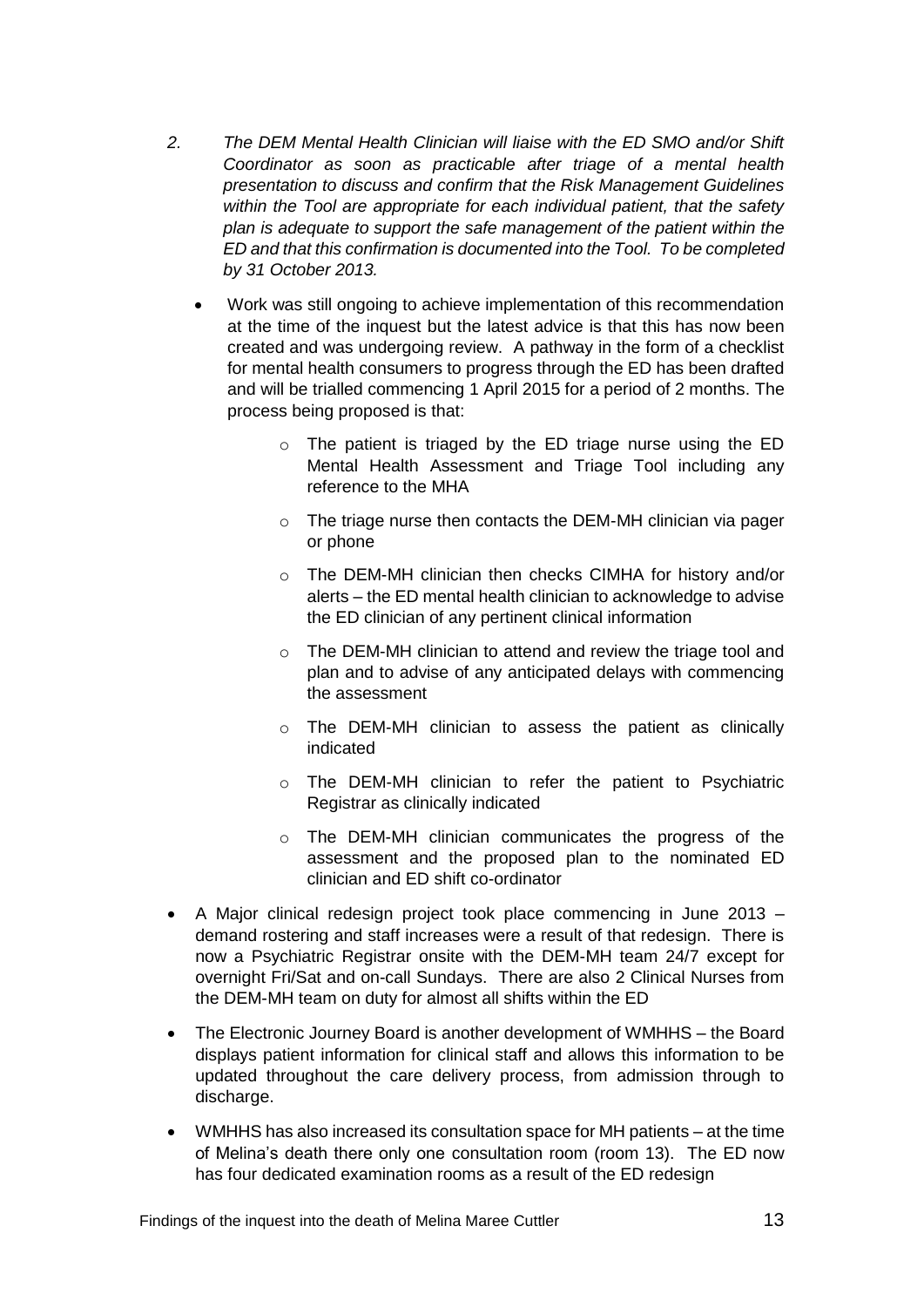- At the time of Melina's death the DEM-MH office was located on a separate floor to the ED – since the redesign it is now located on the same floor, just behind the triage desk such that communication can now flow more efficiently and easily.
- 3. *A process needs to be developed in relation to the outcomes of referral within the ED. Any assessment performed by an external consultation within the ED needs evidence that a written and verbal handover of the outcome is made to the Medical Officer in charge of the Department or their delegate. This process needs to be formalised into a Work Instruction by 30 September 2013 – all work instructions and protocols need to be published on the intranet.*
	- An internal workplace instruction has been developed which describes the process for referral to a specialist team to attend patients within the ED The work instruction also outlines the process for teams to notify ED staff of the outcome of the referral
	- Since Melina's death, WMHHS has also developed a number of other procedures with a view to improving clinical handovers.
- 4. *The current process for Rapid Assessment Team review needs to be formalised into a work instruction so that any patient located in the ED waiting room who exceeds the recommended time to treatment under the Triage Cat 3 has a timely review and a care plan instigated – all work instructions and protocols need to be published on the intranet. To be completed by 31 October 2013.*
	- Since the death, the RAT review process has been formalised into a workplace instruction – the aim of the RAT is to ensure a timely review by a senior clinical decision maker who initiates a care plan for those patients who do not have an allocated treatment area or clinician within the ED
	- The RAT process is a targeted history and examination of the patient which should be completed in less than 10 minutes – if the assessment identifies a deteriorating or unstable patient, the Logistics nurse is to be contacted immediately to find an appropriate treatment space for the patient and the SMO team leader also needs to be notified.
- 5. *The ED Work Instruction for Rounding in the Waiting Room needs to be updated by 30 September 2013 to include a clear matrix of escalation for Triage staff, for any at risk or deteriorating patient, or Triage Cat 3 patients who have exceeded their recommended time to treatment. A continual review of the patient needs to be documented and all aspects of care (e.g. visual obs, communications with family and intervention or escalation to senior staff) - all work instructions and protocols need to be published on the intranet.*
	- Work instruction has been developed and published on the intranet. It requires that all patients in the ED waiting room have a secondary assessment completed by the triage nurse in a timely manner – once this is completed, follow up routine rounding will be completed
	- The instruction applies to all ATS Category patients in particular for ATS Cat 3 patients, the rounding is to occur half hourly with a view to briefly assessing and detecting any deterioration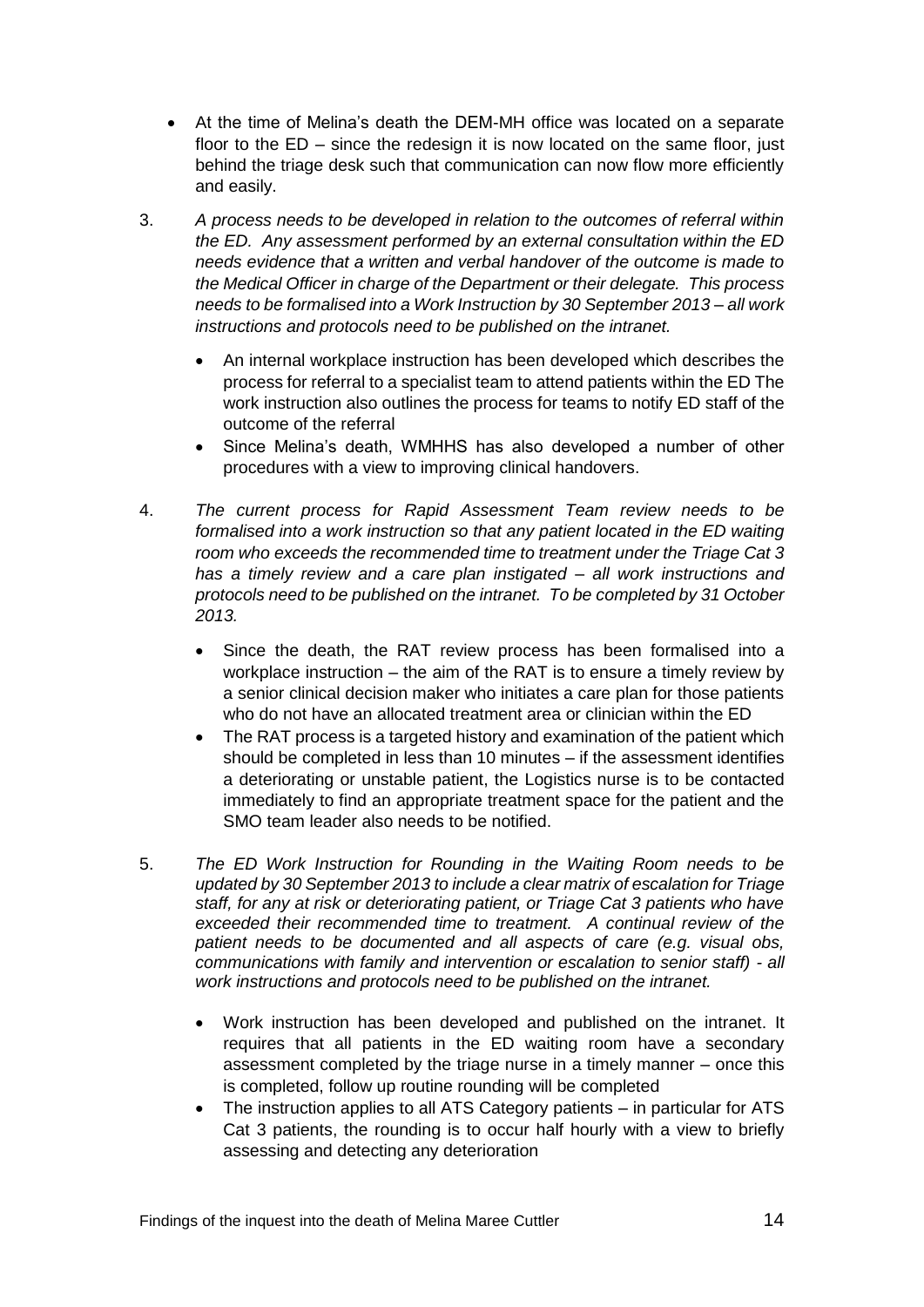- Physical observations and interventions are recorded in the patient's notes along with the assessment of any interventions given to the patient. Communication with the patient and/or family must also be documented appropriately.
- 6. *An internal escalation process needs to be developed by 30 September 2013 for when staff at the front end of ED (triage/waiting room) have concerns, or relatives raise concerns, in relation to a patient's presentation. To be completed by 31 October 2013.*
	- Extensive consultation has occurred between the ED and the Mental Health Specialised Service Division – the RAT Work instruction works towards eliminating the risks posed by patients who have been waiting longer than the ATS timeframe
	- WMHHS has also committed to the implementation of 'Ryan's Rule' within the health service – this Rule ensures that clinical staff and teams ensure that they recognise and act on clinical responses for all patients who deteriorate. Recognising signs and symptoms of deterioration must be accompanied by appropriate and timely clinical care
	- The 'Patient Flow and Access Targeting Model' is supported by a suite of procedures and standardised daily work instructions that prescribe a whole of search approach to better manage the journey for patients. One such example is the 'ED Internal Escalation Procedure'.
- 7. *There needs to be further education on the legal aspects of care in the ED (including duty of care, MHA, GAA) that targets both general ED and DEM, MH personnel. An annual refresher should be built into the program. To be completed by 31 October 2013.*
	- Nursing and Midwifery Education Services in consultation with the Queensland Centre for Mental Health Learning designed an online training program relating to 'capacity assessment in mental health'. – the training is designed to assist clinicians to understand the requirements for assessing capacity in relation to consent for mental health assessment and treatment and general health care. The training explores the avenues that staff can take for substitute decision making if a person has impaired decision capacity
	- At the time of the inquest, compliance rates were at 66% the update provided by WMHHS on 6 March 2015 shows that figure has risen to 99%.
	- With respect to Dr Reddan's opinion in her report of the insufficiency of ED staff merely instructing Melina's sister and partner to call the police if Melina would not come back inside the ED on her own – WMHHS has in place a procedure which relates to circumstances in which patients wish to discharge themselves against the medical advice from the Adult Mental Health Unit.
	- A whole of service framework needs to be created so as to address this situation – WMHHS is in the process of developing a procedure which will:
		- $\circ$  Clarify the boundaries of health service facilities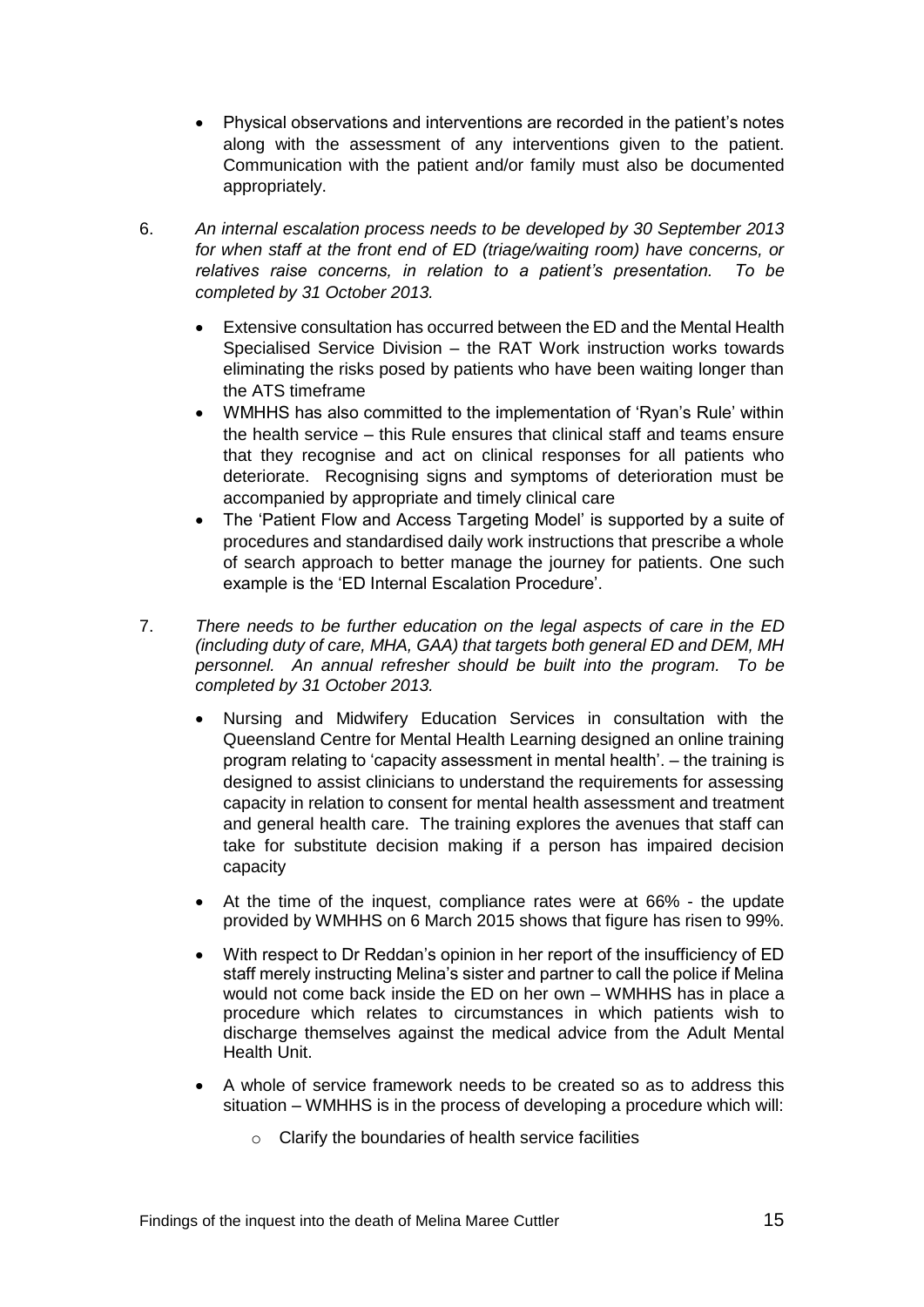- o Clarify the duty of care owed to patients (whether on or off facility grounds) and how this is to be balanced with a patient's right to refuse treatment
- o Ensure that appropriate advice is given to patients (or their friends or relatives) in circumstances where they have left hospital grounds against medical advice, or are refusing to wait or return for treatment
- o Ensure staff consider alternate methods (other than the police) in the first instance for achieving a result whereby the patient returns voluntarily to the hospital (i.e. contacting the ACT team leader or a SMO and asking them to approach/contact the patient)
- o Ensure that appropriate internal escalation pathways are triggered according to the needs of the individual patient and the urgency attaching to them

WMHHS provided an update regarding this whole of service framework on 6 March 2015. The update had specific regard to Dr Reddan's opinion that merely instructing Melina's sister and partner to call the police if Melina did not want to come back to the ED was insufficient.

WMHHS advised that a whole of health service overarching procedure was being developed for patients in situations where they are refusing to wait or return for treatment or wish to discharge themselves from the hospital against medical advice. The aim of the procedure will be to ensure that staff first adopt a practical and common sense approach in making attempts to prevent a patient from leaving including for example:

- Asking for a relevant medical officer and or social worker to attend and talk to the patient or make contact with the patient
- Considering/enquiring as to the reason for why the patient wishes to leave or refuses to return for treatment in the first place and whether there are any solutions to address the reason
- Identifying family members or friends who might be persuasive in getting the patient to return for treatment or helping to eliminate the need for a discharge against medical advice.

WMHHS will continue to provide me with updates as to the development of this procedure.

#### <span id="page-17-0"></span>*Structure of the mental health service within the ED*

The MHSS provides entry to the service through the Acute Care Team (ACT) – this team includes the community based ACT, the Department of Emergency Medicine Mental Health (DEM-MH) and a hospital based Consultation-Liaison Team.

The ACT sits within the MHSS Division. The DEM-MH team works with the ED whereby patients attending the ED remained under the care of the ED while the mental health team assessed the patient and provided a recommended treatment plan.

New pathways regarding urgent and non-urgent admissions are currently being developed which will include avenues for direct admissions. WMHHS provided an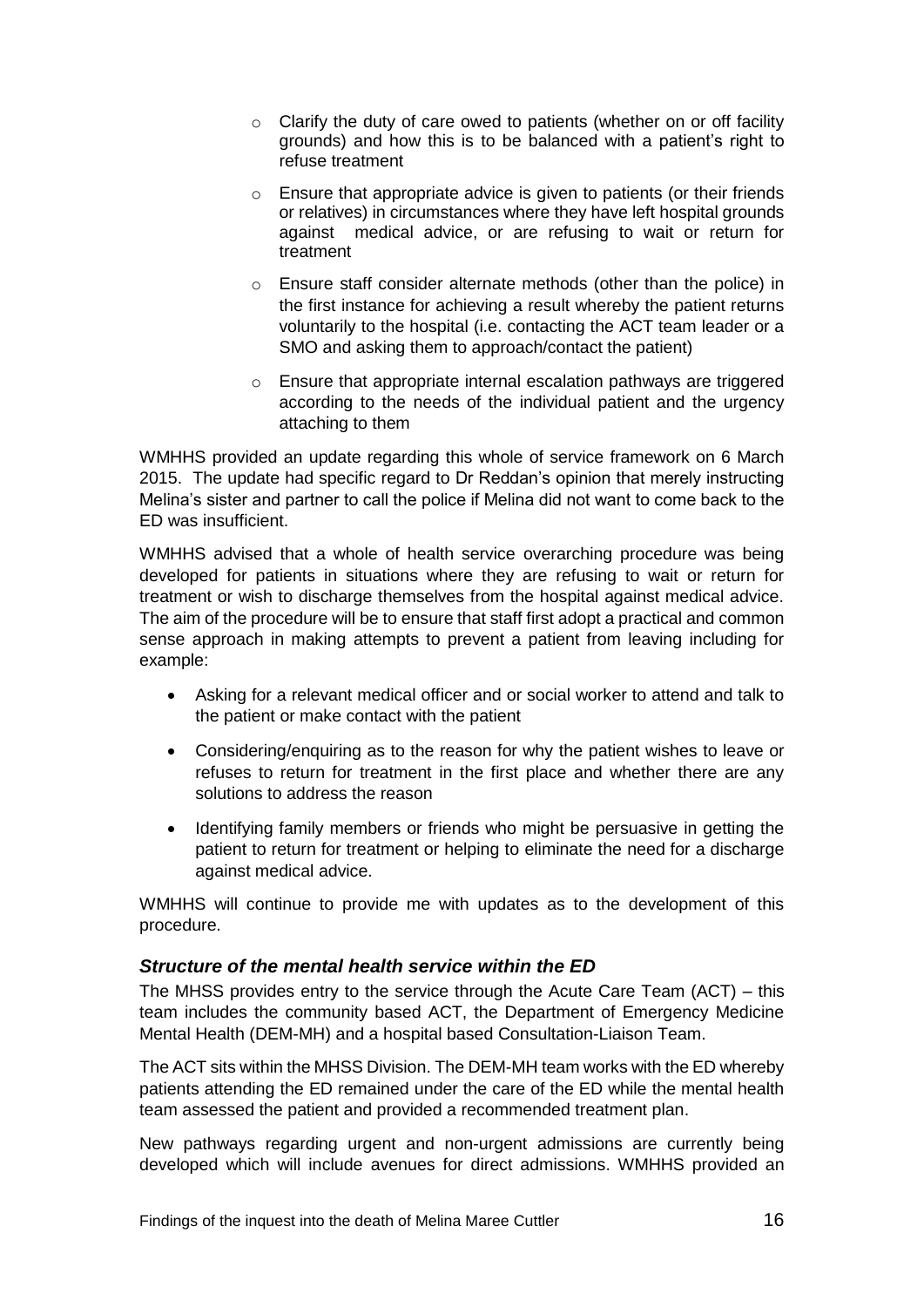update on 6 March 2015 advising of new procedures aimed at ensuring that a patient's admission does not need to occur via the ED. This includes direct admission patients known to the acute care team or continuing care team and those requiring admission following a court hearing or from custody. Where an admission from the ED is required, a new work instruction has been implemented outlining the process and documentation required for this process.

Dr Reddan commented that once the ATODS assessment confirmed that Melina was psychotic (approx 3.30pm), her care should have been escalated. It was stated that extensive consultation has occurred between the ED and the MHSS to improve the internal escalation pathways and reporting on the outcomes of referrals made by the ED to the DEM-MH team with draft work instructions completed.

Dr Reddan gave evidence to the effect that in her opinion, the Department of Emergency Mental Health Team should be led by a psychiatric registrar. Dr Bitmead considered that subject to resources within mental health services within the hospital, this could be a positive possibility.

## <span id="page-18-0"></span>*Report of Dr Jill Reddan*

Dr Reddan is a consultant psychiatrist with extensive experience both in the private and public mental health systems.

She was asked to review the medical records, statement of witnesses and Root Cause Analysis.

Dr Reddan noted that Melina appears to have first presented at Springfield Medical Centre during the first half of 2010 and was at this time taking the antidepressant and anxiolytic medication, fluoxetine. It was noted she was a single mother of two children and appeared to have been suffering from stress, anxiety and some degree of depression largely due to her circumstances and perhaps family problems. There are references also to her taking other antidepressants as well as the appetite suppressant Duromine and Sudafed (pseudoephedrine), both of which are essentially stimulants and can be abused.

She was referred to a psychologist in May 2012 and was seen on two occasions. At that time she was taking Pristiq (desvenlafaxine).

From the records, it appears that at no time did Melina inform either her general practitioner or the psychologist that she was smoking marijuana and abusing amphetamines and possibly abusing other drugs. Her last visit to her general practitioner was on 2 February 2013 when she complained of anxiety.

Dr Reddan said that of significance there is no reference in these medical records of any evidence that she presented as psychotic or with an elevated mood or any oddness or bizarreness about her.

Her sister noted that in approximately February 2013 she was beginning to make some quite odd and strange statements. Dr Reddan considered the overall clinical picture suggests that Melina's psychotic illness came on rather quickly and escalated rapidly.

Dr Reddan was requested to address a number of specific issues.

*1. The appropriateness of the suicide and/or risk assessment conducted by staff at the Ipswich Emergency Department*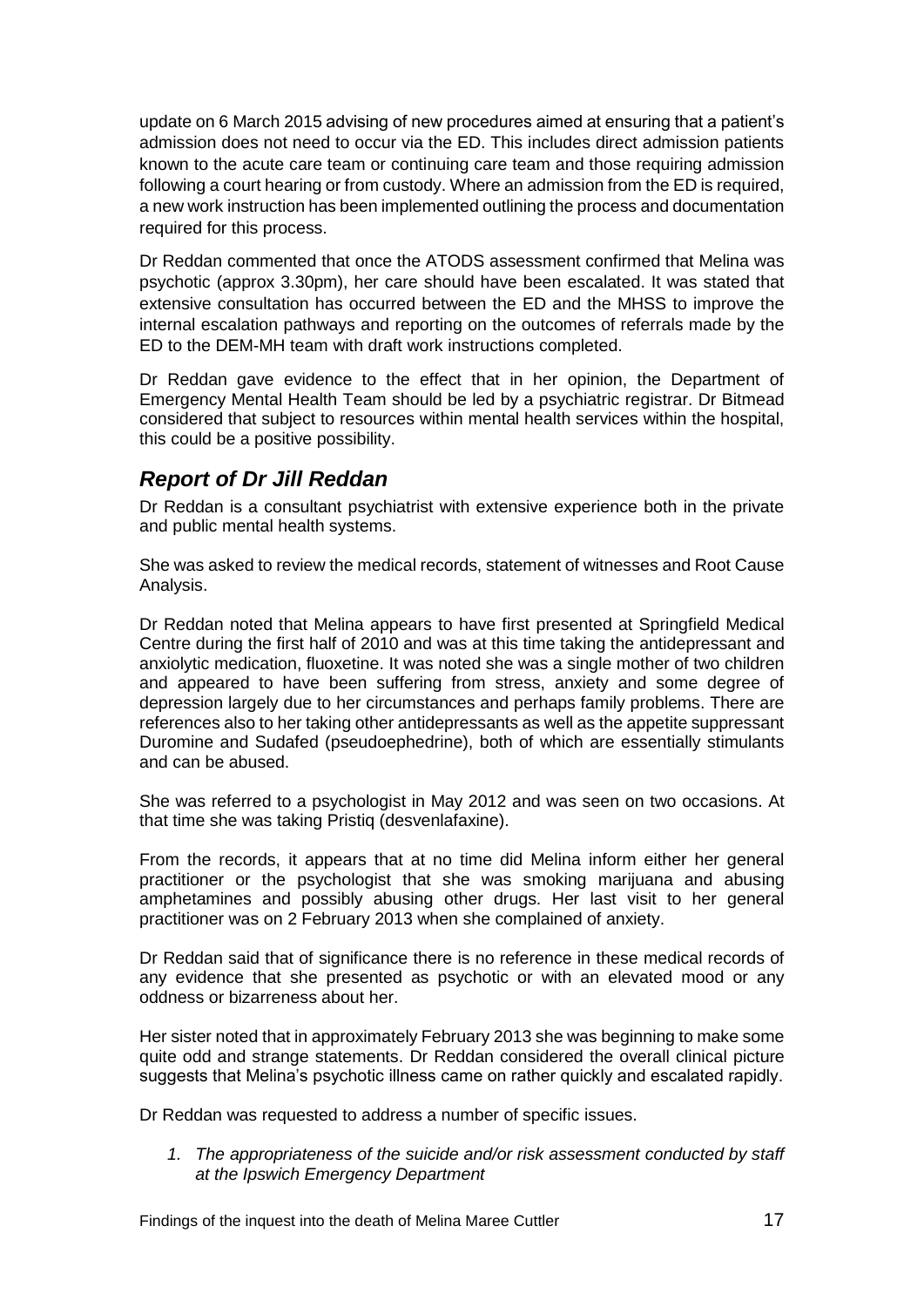Dr Reddan stated it was by no means clear that Melina suicided and it is more likely her death was accidental but nonetheless directly related to the psychotic illness she was suffering from at the time. She stated this was a matter for the coroner to determine.

The assignment as a category 3 case based on the Australian Triage Scale (ATS) was reasonable given the information available to the triage nurse when Melina presented, but that does imply that further assessment and treatment should commence within 30 minutes. There was no evidence at that time that Melina presented a major risk to herself or to others beyond the general risk that psychosis entails.

The ATS does include behavioural or psychiatric indicators as part of the triage process but it is not a high risk assessment scale beyond providing a guideline as to the urgency and timeframe of further assessment. Dr Reddan said that there is no substitute for a risk or clinical assessment. In the first instance this could be nurse or junior doctor led and in an ED setting, does not have to be a comprehensive assessment.

*2. Whether the level of the observations of the deceased during her attendance at Ipswich Hospital ED were appropriate*

Although Melina was spoken with and observed by staff on a number of occasions there appears to have been no formal or standardised observations recorded until approximately 1.30pm when the triage support nurse took some observations of her vital signs and organised a urine test. From then on no further observations, other than general ones and the assessment by the clinical nurse with ATODS, are recorded.

The determination that Melina warranted an ATS score of 3 suggests that more regular observations should have been undertaken, even if those observations were visual only. It is likely the fact she was with two adults may have caused the attending staff to be complacent.

*3. Whether the care and treatment of the deceased during her attendance at the emergency department was appropriate* 

Dr Reddan stated it is a little unclear why the mental health clinical nurse asked the ATODS nurse to come to see the patient, when the initial history suggested the patient was psychotic. The mental health clinical nurse should have seen the patient herself, even if briefly, to determine what priority was or was not required.

Whether her mental state arose from drug use or not is a relevant consideration for later treatment but not necessarily an immediate relevant consideration in the ED. It is possible that as the ED was busy and crowded, this influenced this decision. However, once it became clear from the ATODS nurse's assessment that Melina was psychotic, her case should have become more of a priority. Dr Reddan stated that the mental health CNC Dorian Marshall should have ensured that Melina was being regularly checked or he should have sought to reduce what had already become a relatively lengthy delay.

Dr Reddan stated it was unclear as to what other duties the CNC had that day but that person is in an ideal position to deal early with the triage nurse and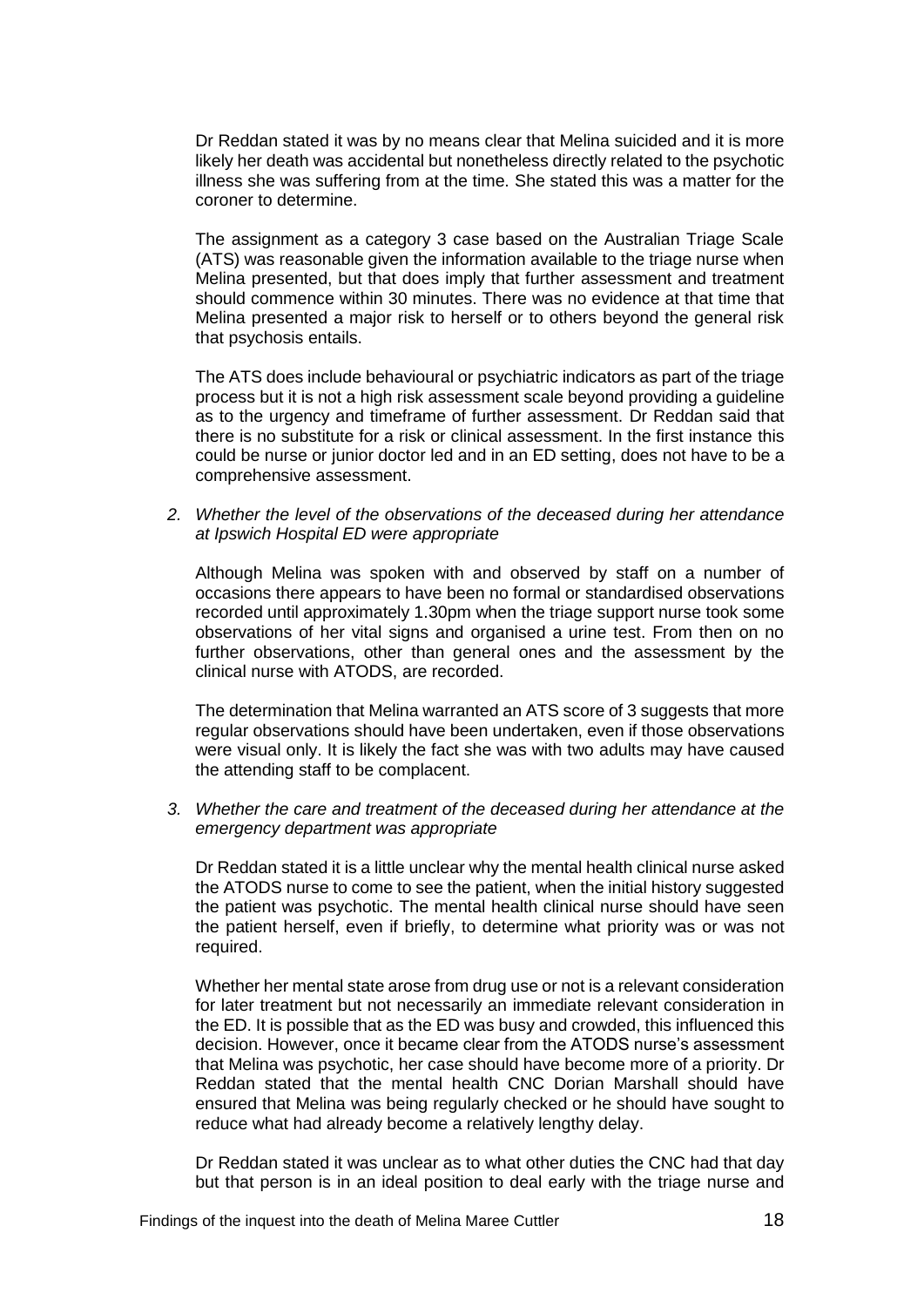short circuit obstructions or delays. Dr Reddan stated in evidence a senior clinician should have been providing leadership and structure as to what to do.

Dr Reddan stated that in her view the mental health clinical nurse should have been informed about Melina refusing to return to the ED and then checked on her. If she refused to return, further assistance, whether from staff or police may have been needed. Dr Reddan stated there was too much focus by many mental health staff in hospitals generally on the police doing their job for them.

Dr Reddan stated there were lapses in communication and no medical staff were involved and no-one was giving direction.

*4. Whether adequate steps should have been taken by hospital staff to return the deceased to a safe environment* 

Dr Reddan stated that clear instruction or advice needs to be given to hospital staff about what they are to do if or when a disturbed patient leaves the hospital premises. Merely instructing family or friends to call the police is insufficient. This is an area of ignorance for many hospital employees and the health region should take steps to resolve any uncertainty.

Dr Reddan stated in evidence that a more commonsense approach should have been taken on this issue. Clinical staff move all over the community and simply leaving it to the police lacked commonsense.

*5. Other issues*

Dr Reddan stated that Emergency Departments are far from ideal places for mentally ill persons to be initially assessed, but understandably very often patients and their concerned relatives or friends have nowhere else to go. Dr Reddan stated that patients should be assessed relatively quickly in the ED and the long delays that often occur can be shortened by some creative practices and goodwill which needs to be driven by senior and experienced medical and nursing staff.

At some services, the Clinical Director and/or Team Leader of the Acute Care Team would be in frequent contact with the ED staff to short circuit delays and supervise what is going on. Involvement of more senior medical and nursing staff from the Acute Care Team can support staff in the ED to make quicker and more effective decisions.

Melina's death in this manner was a very rare outcome, however it does remind everyone that an undiagnosed and unassessed psychotic illness can be a medical emergency.

Dr Reddan was of the view the RCA was very good and the level of attention to detail excellent. She stated that one area that was not addressed is whether there may be a better way than attendance at the ED for patients with acute/severe mental illness. There also is no attention paid to how, if a patient does have to go to the ED or presents there, the patient can be more quickly assessed and moved on to the next stage of care. That would require a more service wide approach to the assessment and management of patients presenting to the service.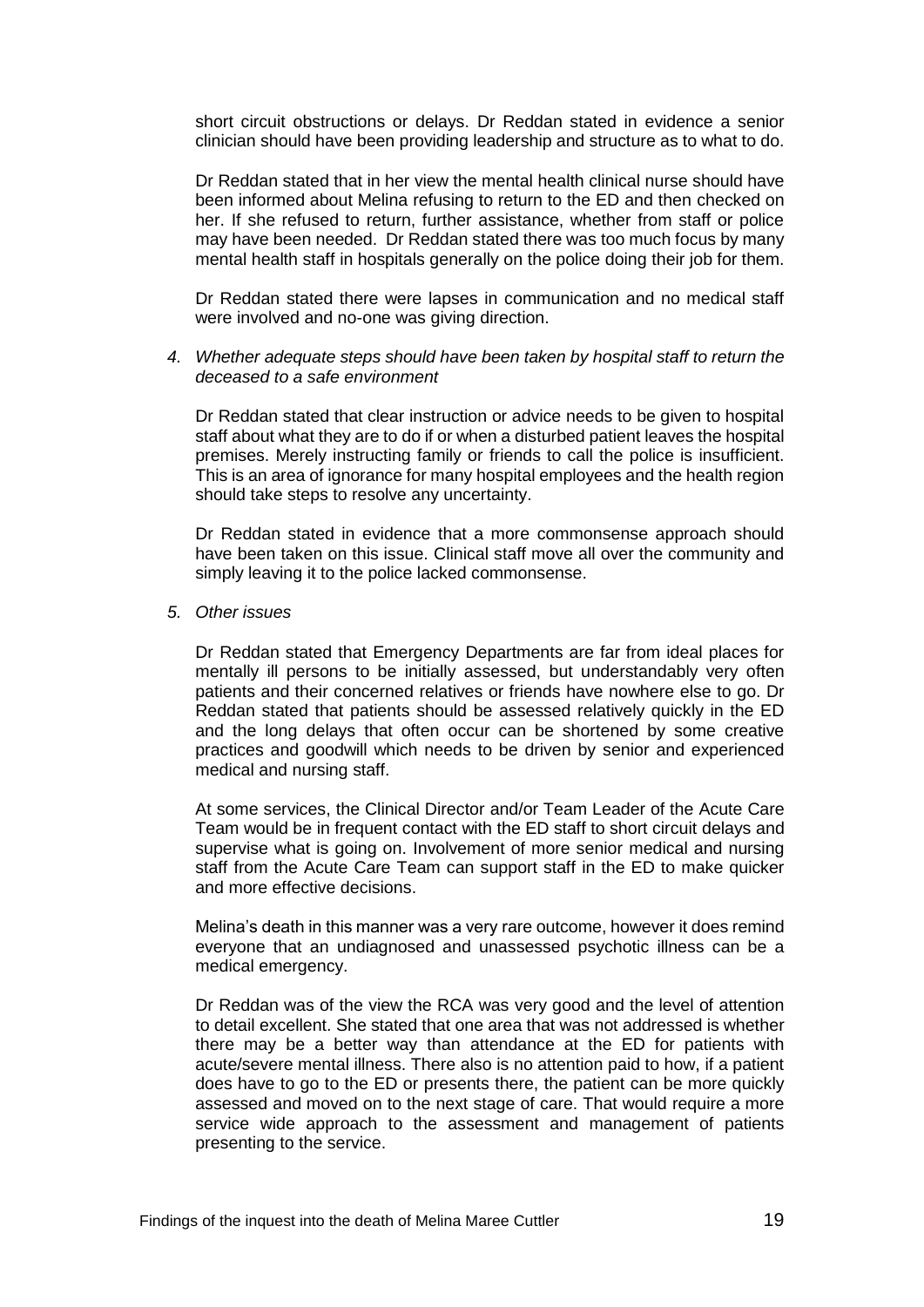Dr Reddan noted the many recommendations but noted the most significant changes were:

- More rooms available for assessments:
- The mental health clinical nurse consultant was now situated within the ED;
- More mental health clinical nurses on each shift;
- A demonstrated shift in clinical governance.

Dr Reddan stated the substantial improvements to the NEAT targets in less than a year was impressive and this was good for patients.

Dr Reddan stated the only concern for her was how and where the psychiatrists fit in the governance and in her opinion a psychiatric registrar should be in charge.

## <span id="page-21-0"></span>*Conclusions*

l

#### <span id="page-21-1"></span>**Suicide or misadventure- the circumstances leading up to the death** Suicide has been defined as $2$ :

*Voluntarily doing an act for the purpose of destroying one's own life while one is conscious of what one is doing*.

It has been said elsewhere<sup>3</sup> that *a coroner cannot make a finding that a deceased person died by suicide if the person lacks the mental capacity to form an intention to*  end their life. The deceased may have lacked capacity if they were mentally ill. *intellectually impaired, psychotic, extremely distressed, under the influence of alcohol or drugs or very young.*

In practice, the issue of whether the deceased lacked capacity to form an intention to take his or her own life does not often arise, largely because most people suicide alone or in private and there is little or no evidence as to what the person was thinking at the time. More often there is other collateral evidence such as previous threats to suicide or notes left (or as is more frequently now occurring social media messages) indicating the intention.

As Dr Reddan reflected, Melina's death was in a rare category of cases where the tragic outcome and circumstances of her clearly psychotic state was witnessed by many.

Importantly in this case, as noted by Dr Reddan, there was no history of depression, past threats of suicide or any history of self-harm. She was not talking about ending her life in the few hours she was in the ED. It is also clear from the evidence of eyewitnesses outside the ED who spoke to Melina as she approached the area of the crane and stating she wanted to see the crane driver, that she was psychotic. She was not talking about taking her own life.

It is evident that from the time around 3.30pm and over the next hour that her condition deteriorated quickly and her psychosis became florid.

Findings of the inquest into the death of Melina Maree Cuttler 20

<sup>2</sup> *R v Cardiff City Coroner, ex parte Thomas* [1970] 1 WLR 1475 at 1478

<sup>3</sup> *Suicide Reporting in the Coronial Jurisdiction,* Coronial Council of Victoria Consultation paper, 23 April 2014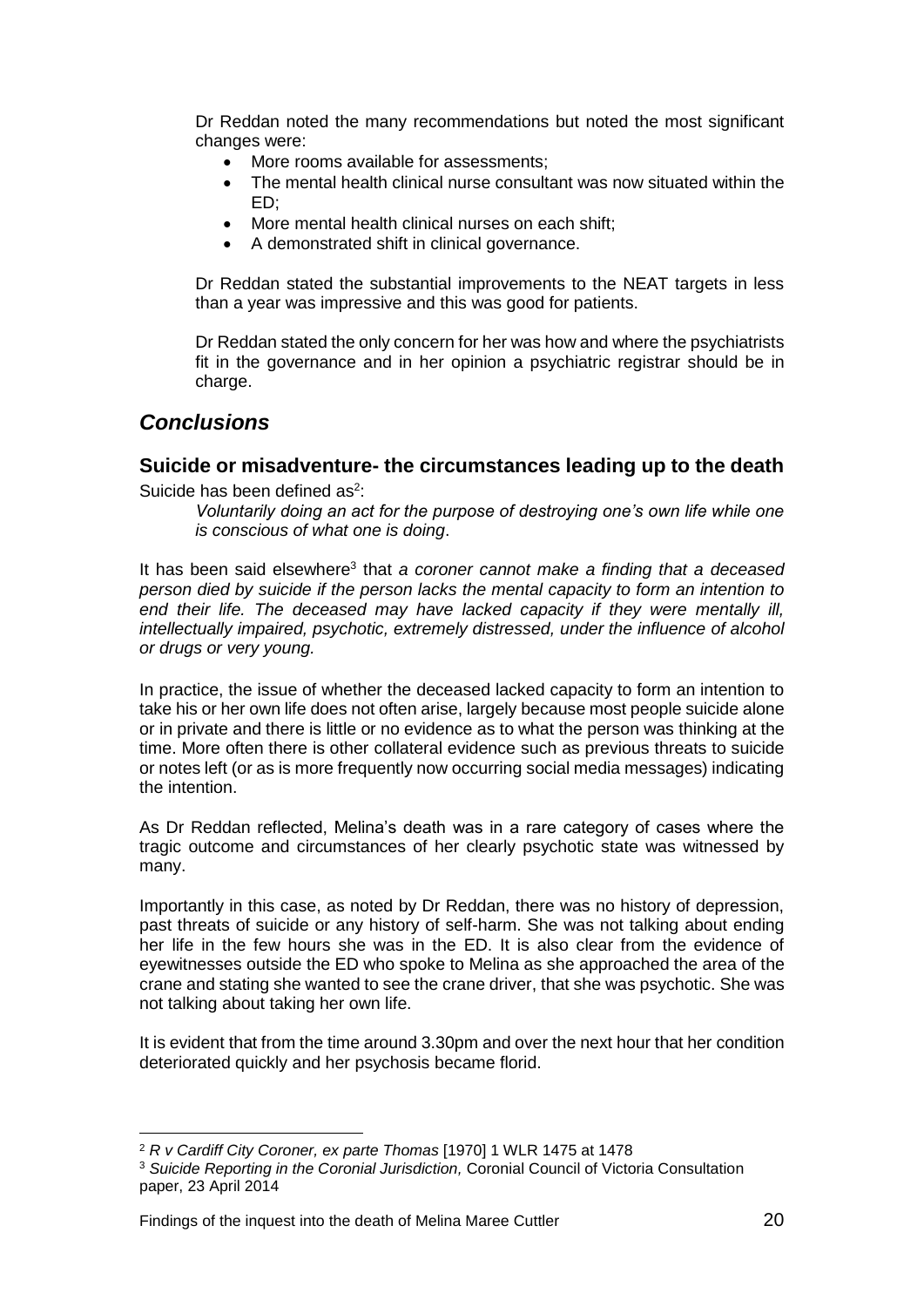I have come to a conclusion that Melina lacked the capacity to form an intention to take her own life and in this case her death was due to misadventure. However, her psychotic condition was responsible for placing her on the crane and falling, and is therefore directly causal to how she died.

#### <span id="page-22-0"></span>**The adequacy and appropriateness of the mental health care provided to the deceased by the Ipswich General Hospital Emergency Department.**

There is little doubt that what occurred on this day was not capable of being predicted. As Dr Reddan stated, these events were a very rare outcome.

That does not mean the death could not have been prevented. There were multiple opportunities available during the afternoon of 12 February 2013 where a different outcome could have been achieved by some form of intervention of mental health staff. It is likely Melina would have been provided medication, observed closely and perhaps admitted to a more secure mental health ward at any one of these opportunities.

It is accepted the ED that day was very busy, although the evidence suggests this was always a busy ED. Interview rooms were at a premium. Melina was also not displaying overtly concerning behaviour. There was no previous mental health history or presentations to consider. She was at times seen to be laughing and jovial. At other times she was restless and agitated but was not loud or aggressive. She was with two support persons. Accordingly, it may be a sense of complacency set in, as this type of presentation drew no particular alarms over and above usual presentations.

However, as Dr Reddan stated, *you need the infrastructure, the processes and good staff, to deal with most of the cases pretty well."*Some of this was absent this day.

The infrastructure that failed that day included;

- the lack of sufficient waiting rooms
- limited numbers of staff to cope with a busy ED
- the fact the clinical nurse consultant was not based on the ED floor
- **•** generally a lack of leadership in decision making on the ED floor.

The processes that were absent or failed included:

- no internal escalation process
- no clear post triage process where there was a plan made by relevant mental health ED staff to manage the patient through the ED
- inadequate handover processes
- no known process to utilise a Rapid Assessment Team member
- no clear process to escalate when a patient has exceeded the recommended time for treatment
- a failure to escalate in the face of family concerns (Ryan's Rule)
- no clear understanding or process as to what to do in situations where the patient was refusing to come back to the ED.

This combination of infrastructure and process issues compounded in a number of staffing judgments. These include:

- The fact that the MH Clinical Nurse did not assess the patient initially on the basis of the triage assessment, even if briefly
- The delay in the ATODS assessment due to there being no assessment room
- The fact the MH Clinical Nurse did not assess the patient soon after the ATODS assessment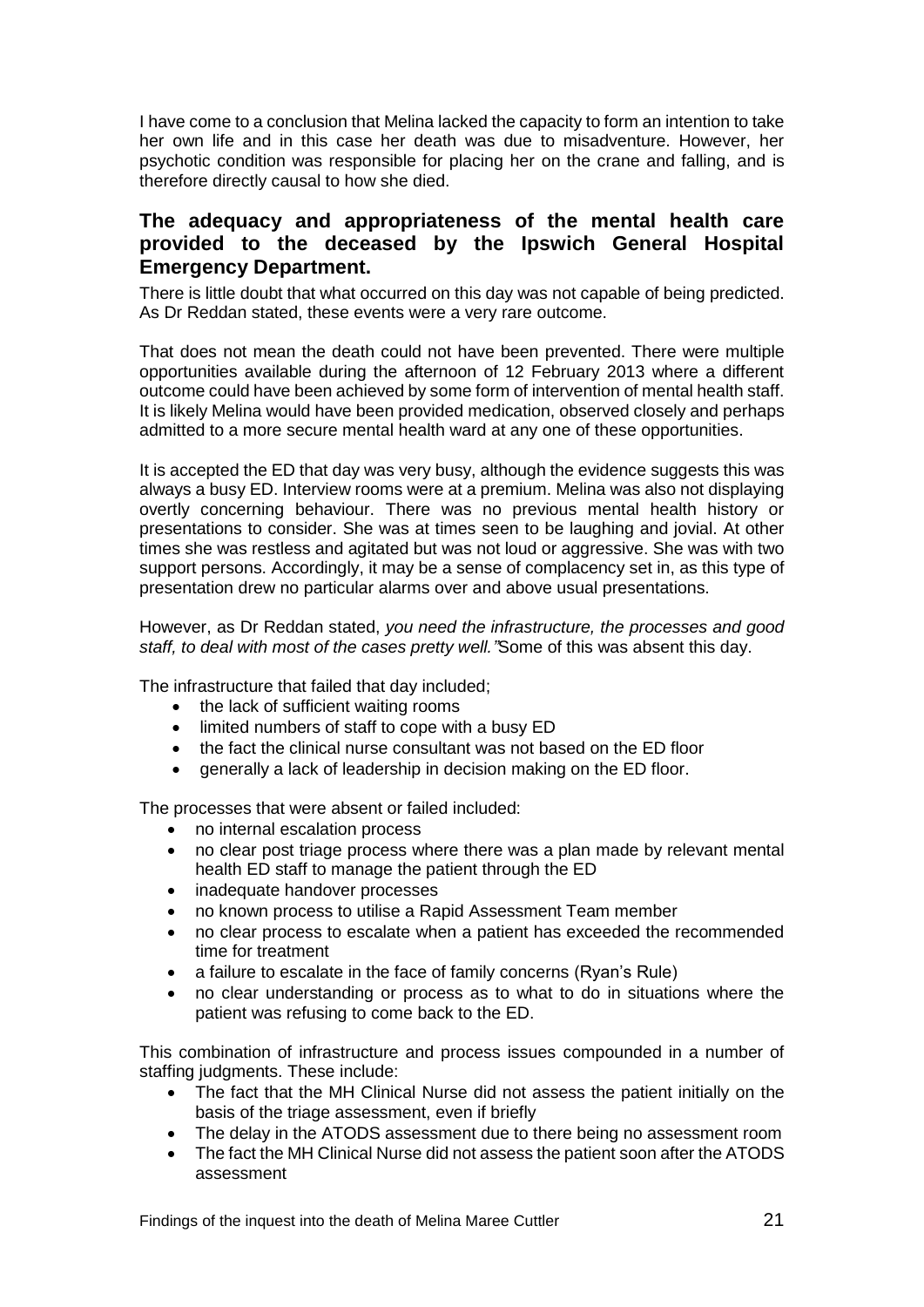- The fact no medical officer examined or assessed Melina in the 4.5 hours she was there
- Leaving the family to try and encourage Melina to return to the ED and the fact no-one thought to actually go to Melina outside the ED when her companions expressed concerns.

The Perfect Storm hit. Melina's family had taken her to Ipswich Hospital, having properly recognised she was experiencing a deterioration in her mental health. There was sufficient information available to suggest this was a psychotic deterioration. Melina and her family had a reasonable expectation she would be assessed and treatment considered and commenced in a reasonable time. That did not occur. Despite the fact she was clearly psychotic, no treatment commenced in the 4 to 5 hours she attended at the hospital. If that treatment had commenced, it is more likely than not this tragic death could have been avoided, at least at that time.

## <span id="page-23-0"></span>*Findings required by s. 45*

| Identity of the deceased $-$ | <b>Melina Maree Cuttler</b>                                                                                                                                                                                                                                                                                                                                                                                                                                                                                                                                                                                                                                                                                                                                                                                                                                                                    |
|------------------------------|------------------------------------------------------------------------------------------------------------------------------------------------------------------------------------------------------------------------------------------------------------------------------------------------------------------------------------------------------------------------------------------------------------------------------------------------------------------------------------------------------------------------------------------------------------------------------------------------------------------------------------------------------------------------------------------------------------------------------------------------------------------------------------------------------------------------------------------------------------------------------------------------|
| How she died $-$             | Melina had been experiencing a deterioration in<br>her mental health over a short period. She<br>attended Ipswich Hospital mental health unit<br>directed to the Emergency<br>and<br>was<br>Department. She was triaged such that she was<br>meant to be assessed within a 30 minute period.<br>That assessment was delayed and due to<br>failures in a number of areas, no treatment<br>commenced. Her psychotic state deteriorated<br>rapidly. She left the Emergency Department.<br>Despite requests to staff by her companions for<br>assistance to return her, this did not occur.<br>Melina made her way to a nearby construction<br>site, undressed, climbed a crane and shortly<br>after fell from the crane at a height of 26 metres.<br>Due to her psychotic state she did not have the<br>capacity to form an intention to take her own life.<br>Her death was due to misadventure. |
| Place of death -             | Chelmsford Avenue Ipswich QLD 4305                                                                                                                                                                                                                                                                                                                                                                                                                                                                                                                                                                                                                                                                                                                                                                                                                                                             |
| Date of death-               | 12 February 2013                                                                                                                                                                                                                                                                                                                                                                                                                                                                                                                                                                                                                                                                                                                                                                                                                                                                               |
| Cause of death -             | 1(a) Multiple injuries due to<br>1(b) Fall from a height                                                                                                                                                                                                                                                                                                                                                                                                                                                                                                                                                                                                                                                                                                                                                                                                                                       |

### <span id="page-23-1"></span>*Comments and recommendations*

I am generally satisfied that the Ipswich Hospital has taken very seriously, structural and process failures, which contributed to the combination of events which all met and produced the environment for these events to occur. The